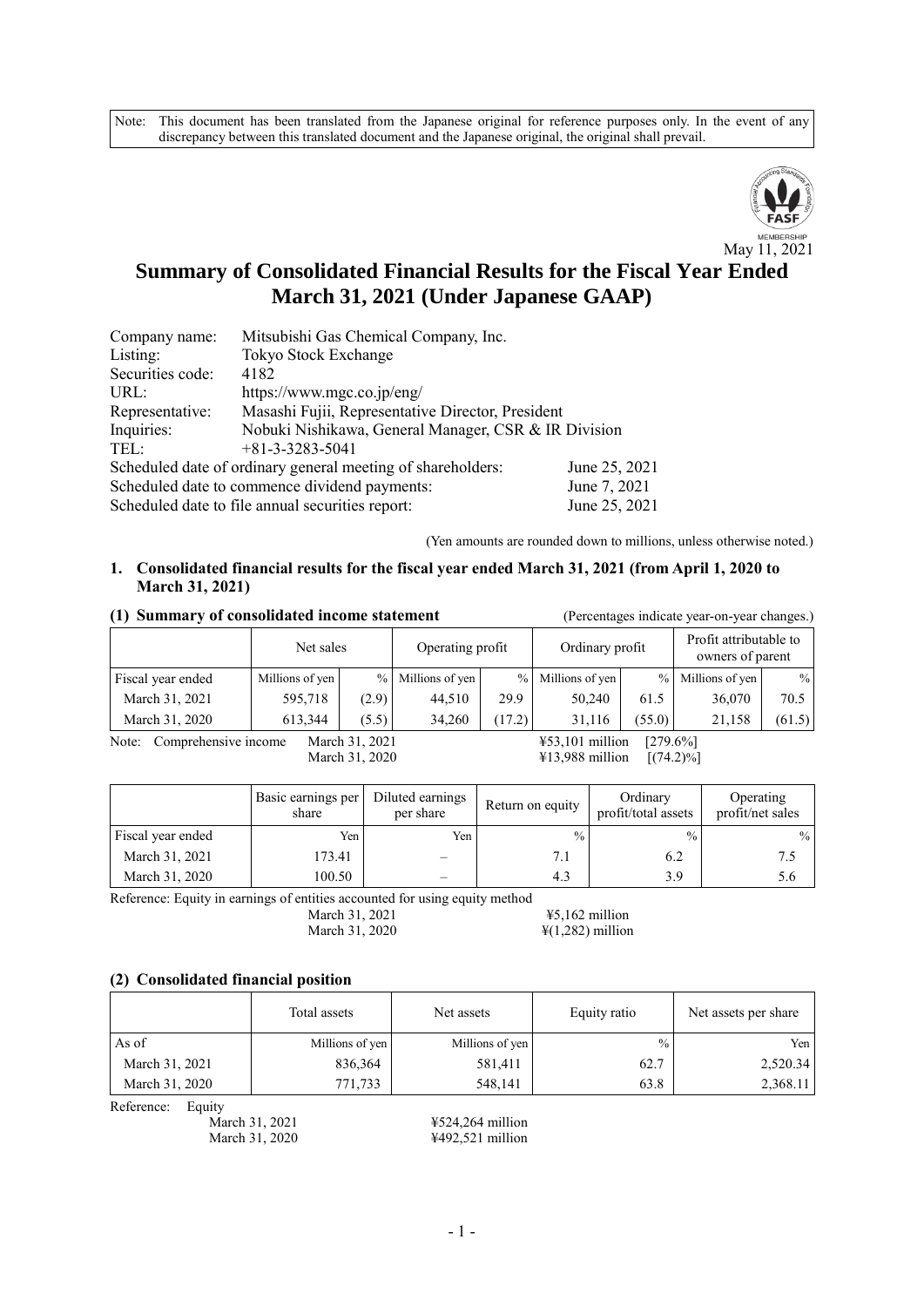## **(3) Consolidated cash flows**

|                   | Cash flow from<br>operating activities | Cash flow from<br>investing activities | Cash flow from<br>financing activities | Cash and cash<br>equivalents at end of<br>period |
|-------------------|----------------------------------------|----------------------------------------|----------------------------------------|--------------------------------------------------|
| Fiscal year ended | Millions of yen                        | Millions of yen                        | Millions of yen                        | Millions of yen                                  |
| March 31, 2021    | 55,464                                 | (40,370)                               | 5,154                                  | 91,075                                           |
| March 31, 2020    | 74,234                                 | (33, 922)                              | (49, 563)                              | 70,043                                           |

## **2. Dividends**

|                                                    |                          |                           | Annual dividend          |                    |       | Total                          | Dividend                       | Dividend to                          |
|----------------------------------------------------|--------------------------|---------------------------|--------------------------|--------------------|-------|--------------------------------|--------------------------------|--------------------------------------|
|                                                    | First<br>quarter-<br>end | Second<br>quarter-<br>end | Third<br>quarter-<br>end | Fiscal<br>year-end | Total | dividend<br>payment<br>(total) | payout ratio<br>(consolidated) | net assets<br>ratio<br>(consolidated |
| Fiscal year ended                                  | Yen                      | Yen                       | Yen                      | Yen                | Yen   | Millions of yen                | $\frac{0}{0}$                  | $\%$                                 |
| March 31, 2020                                     |                          | 35.00                     |                          | 35.00              | 70.00 | 14,861                         | 69.7                           | 3.0                                  |
| March 31, 2021                                     |                          | 35.00                     |                          | 35.00              | 70.00 | 14,559                         | 40.4                           | 2.9                                  |
| Fiscal year<br>ending March 31,<br>2022 (Forecast) |                          | 35.00                     |                          | 35.00              | 70.00 |                                | 35.5                           |                                      |

## **3. Consolidated business forecasts for the fiscal year ending March 31, 2022 (from April 1, 2021 to March 31, 2022)**

| (Percentages indicate year-on-year changes.)            |                    |             |                    |               |                    |               |                                            |               |                                |
|---------------------------------------------------------|--------------------|-------------|--------------------|---------------|--------------------|---------------|--------------------------------------------|---------------|--------------------------------|
|                                                         | Net sales          |             | Operating profit   |               | Ordinary profit    |               | Profit attributable to<br>owners of parent |               | Basic<br>earnings per<br>share |
|                                                         | Millions of<br>yen | $^{0}/_{0}$ | Millions of<br>yen | $\frac{0}{0}$ | Millions of<br>yen | $\frac{0}{0}$ | Millions of<br>yen                         | $\frac{0}{0}$ | Yen l                          |
| Six months ending<br>September 30,<br>2021 (cumulative) | 310,000            |             | 22,000             |               | 26,000             |               | 19,000                                     |               | 91.34                          |
| Fiscal year ending<br>March 31, 2022                    | 640,000            |             | 48,000             |               | 56,000             |               | 41,000                                     |               | 197.10                         |

Note: From the start of the fiscal year ending March 31, 2022, the Company will be applying "Accounting Standard for Revenue Recognition" (ASBJ Statement No. 29) and its accompanying guidance. Accordingly, the amounts for the consolidated business forecasts for the fiscal year ending March 31, 2022 reflect the aforementioned application, and yearon-year changes are not presented.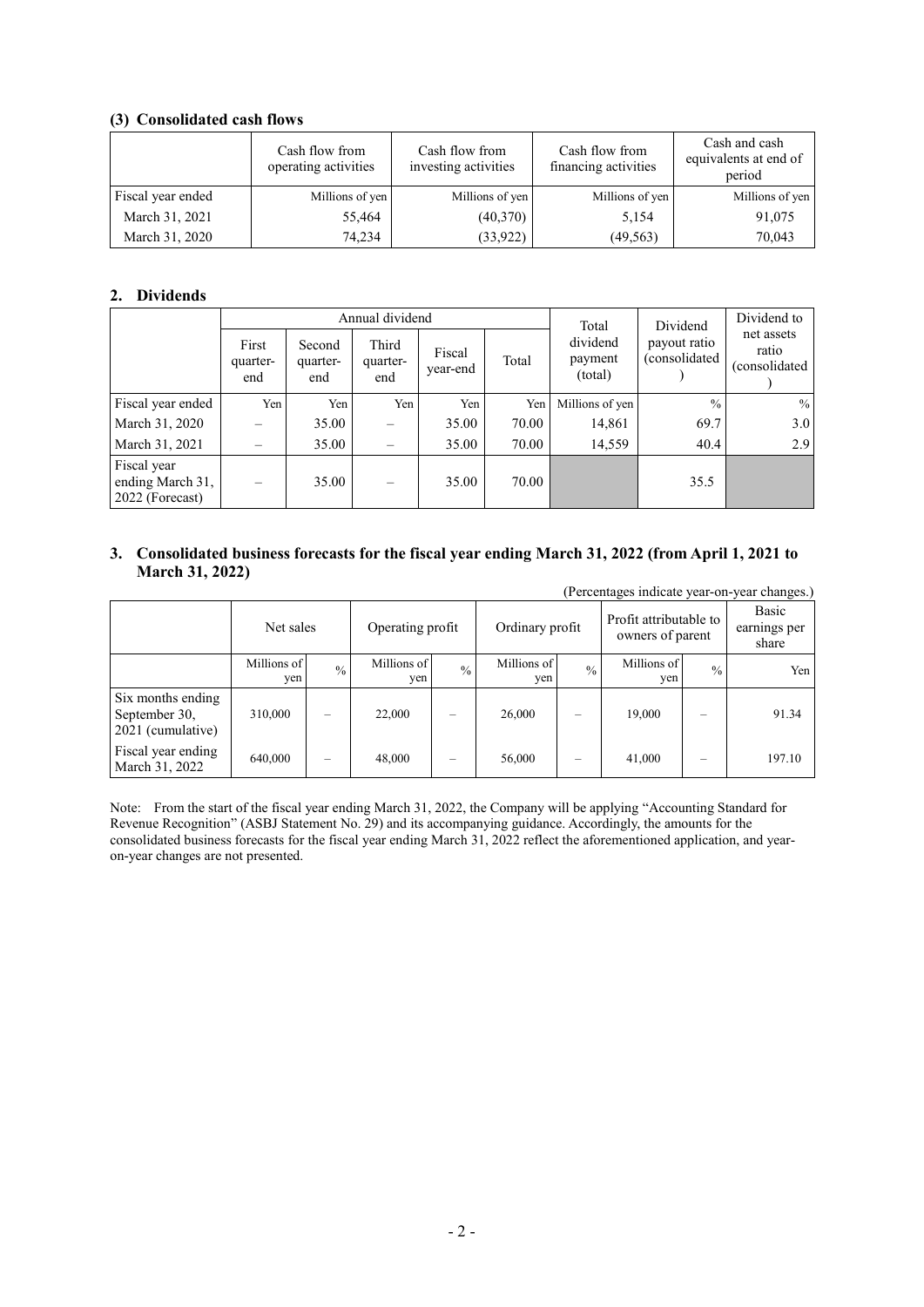## **\* Notes**

(1) Changes in significant subsidiaries during the period (changes in specified subsidiaries resulting in the change in scope of consolidation): Yes

Excluded: 2 companies (Company names: MGC MONTNEY HOLDINGS LTD., Tokyo Shokai, Ltd.)

- (2) Changes in accounting policies, changes in accounting estimates, and restatement
	- (i) Changes in accounting policies due to revisions to accounting standards and other regulations: None
	- (ii) Changes in accounting policies due to other reasons: None
	- (iii)Changes in accounting estimates: None
	- (iv) Restatement: None
- (3) Number of shares outstanding (common stock)
	- (i) Number of shares outstanding at term end (including treasury stock)

| As of March 31, 2021 | 225,739,199 |
|----------------------|-------------|
| As of March 31, 2020 | 225,739,199 |

(ii) Number of shares of treasury stock at term-end

| As of March 31, 2021  | 17,726,057 |
|-----------------------|------------|
| As of March $31,2020$ | 17,758,765 |

#### (iii)Average number of shares

| For the year ended March 31, 2021 | 208,004,306 |
|-----------------------------------|-------------|
| For the year ended March 31, 2020 | 210,529,901 |

## **[Reference] Outline of non-consolidated financial results**

**1. Non-consolidated financial results for the fiscal year ended March 31, 2021 (from April 1, 2020 to March 31, 2021)**

#### **(1) Non-consolidated operating results** (Percentages indicate year-on-year changes.)

|                   | Net sales       |       | Operating profit  |        | Ordinary profit   |        | Profit            |        |
|-------------------|-----------------|-------|-------------------|--------|-------------------|--------|-------------------|--------|
| Fiscal year ended | Millions of yen |       | % Millions of yen |        | % Millions of yen |        | % Millions of yen | $\%$   |
| March 31, 2021    | 344,898         | (1.8) | 19.101            | 10.6   | 26.443            | (12.1) | 23,966            | (18.3) |
| March 31, 2020    | 351,348         | (6.3) | 17,268            | (25.3) | 30,066            | (27.3) | 29,332            | (15.4) |

|                   | Basic earnings per<br>share | Diluted earnings per<br>share |
|-------------------|-----------------------------|-------------------------------|
| Fiscal year ended | Yen                         | Yen                           |
| March 31, 2021    | 115.22                      |                               |
| March 31, 2020    | 139.33                      |                               |

#### **(2) Non-consolidated financial position**

|                | Total assets    | Net assets      | Equity ratio  | Net assets per share |  |
|----------------|-----------------|-----------------|---------------|----------------------|--|
| As of          | Millions of yen | Millions of yen | $\frac{0}{0}$ | Yen                  |  |
| March 31, 2021 | 469,634         | 306,478         | 65.3          | 1,473.36             |  |
| March 31, 2020 | 425,713         | 290,955         | 68.3          | 1,398.96             |  |

Reference: Equity

March 31, 2021 <br>
March 31, 2020 <br>  $\frac{$306,478 \text{ million}}{290,955 \text{ million}}$  $4290,955$  million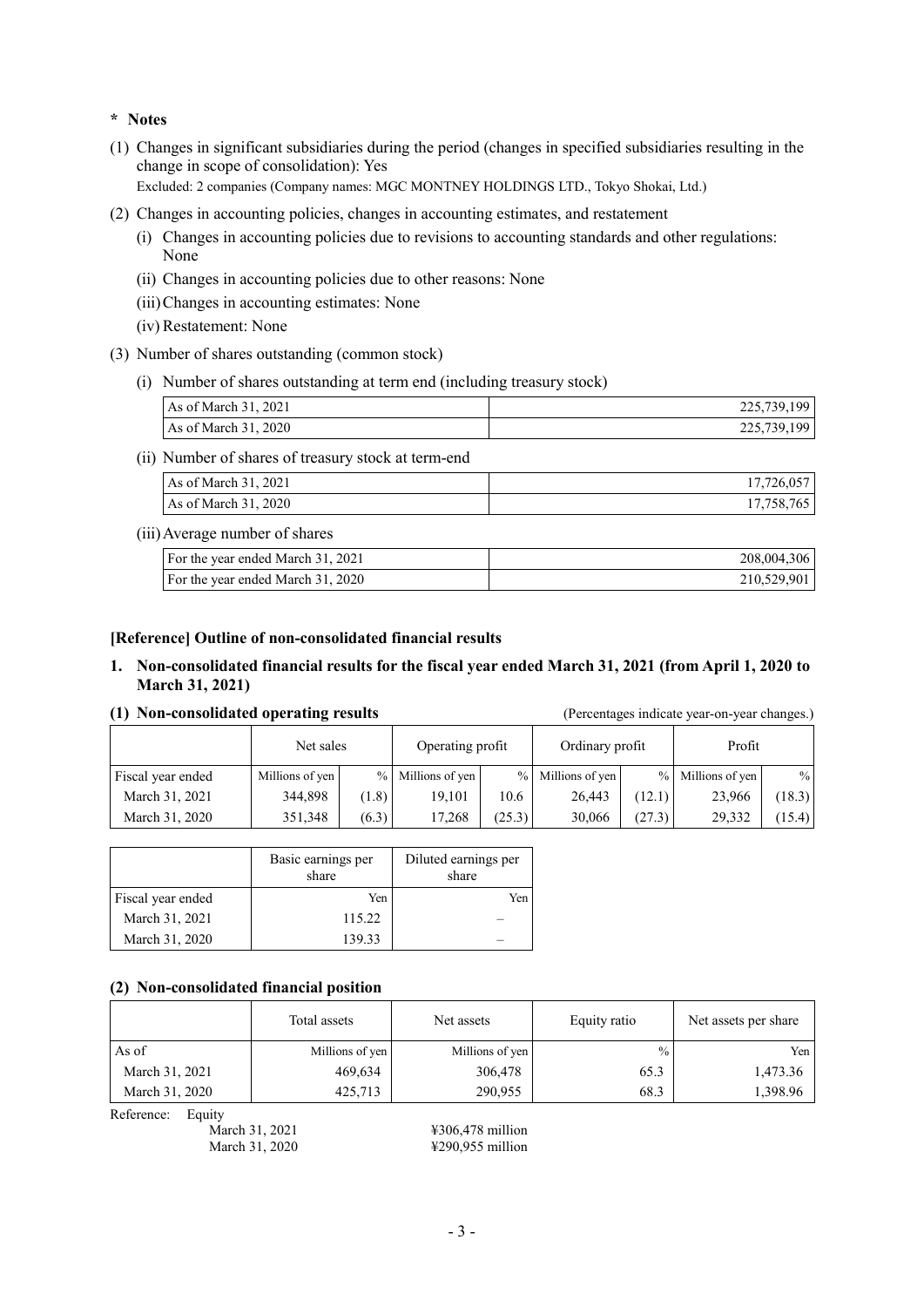## **2. Non-consolidated business forecasts for the fiscal year ending March 31, 2022 (from April 1, 2021 to March 31, 2022)**

| $\mu$ credinages increate year on year enanges. |                    |               |                    |               |                    |               |                    |                          |                                |
|-------------------------------------------------|--------------------|---------------|--------------------|---------------|--------------------|---------------|--------------------|--------------------------|--------------------------------|
|                                                 | Net sales          |               | Operating profit   |               | Ordinary profit    |               | Profit             |                          | Basic<br>earnings per<br>share |
|                                                 | Millions of<br>yen | $\frac{0}{0}$ | Millions of<br>yen | $\frac{0}{0}$ | Millions of<br>yen | $\frac{0}{0}$ | Millions of<br>yen | $\%$                     | Yen.                           |
| Fiscal year ending<br>March 31, 2022            | 380,000            | —             | 25,000             | —             | 34,000             | —             | 28,000             | $\overline{\phantom{0}}$ | 134.61                         |

(Percentages indicate year-on-year changes.)

Note: From the start of the fiscal year ending March 31, 2022, the Company will be applying "Accounting Standard for Revenue Recognition" (ASBJ Statement No. 29) and its accompanying guidance. Accordingly, the amounts for the nonconsolidated business forecasts for the fiscal year ending March 31, 2022 reflect the aforementioned application, and yearon-year changes are not presented.

\* These financial statements are exempt from audit procedure.

\* Proper use of earnings forecasts, and other special matters

(Caution concerning forward-looking statements)

Forecasts, etc., recorded in this document contain forward-looking statements that are based on management's estimates, assumptions and projections at the time of publication. A number of factors could cause actual results to differ materially from expectations.

For details on the financial forecast, please refer to page 23.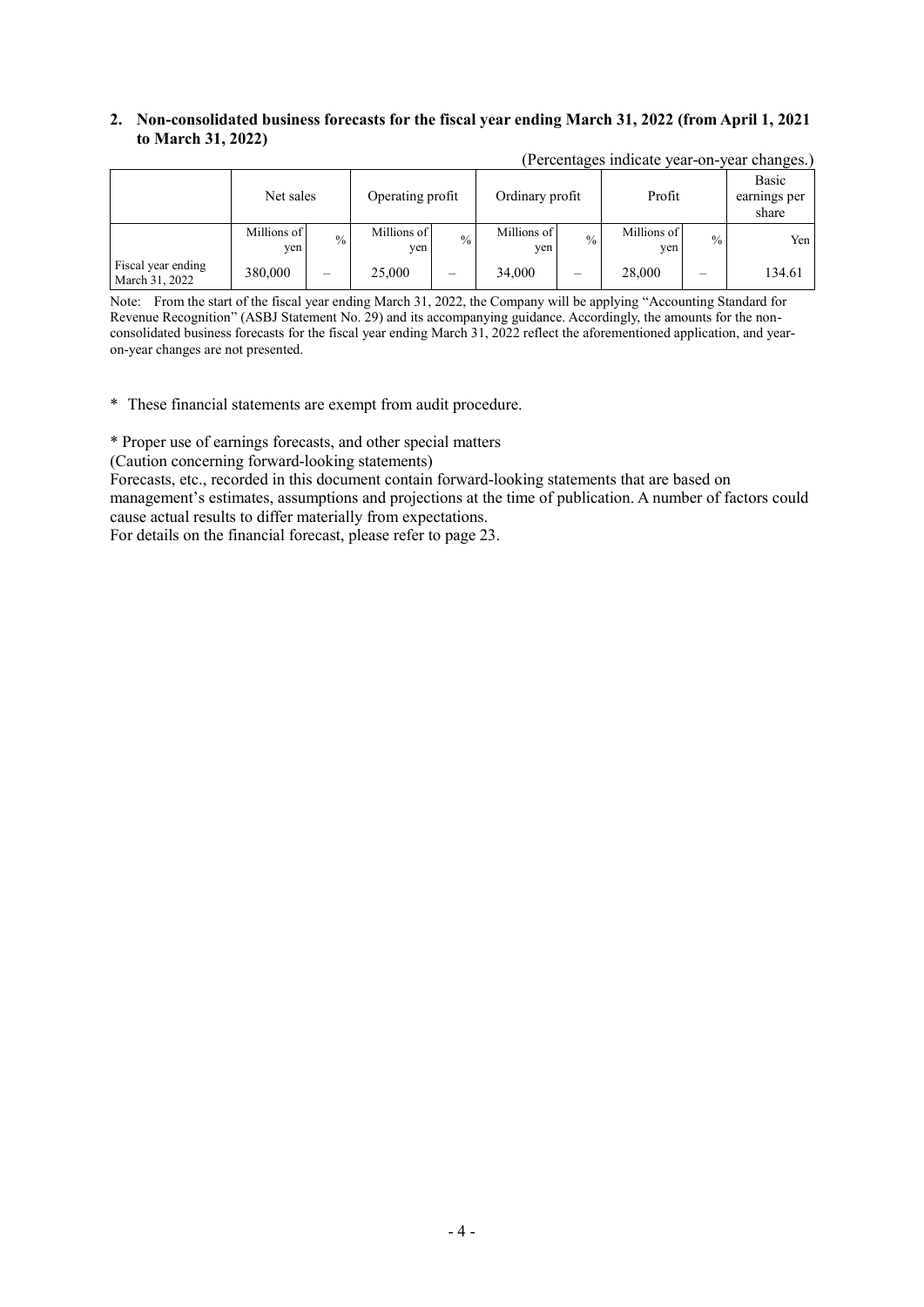## Consolidated Financial Statements

1. Consolidated Balance Sheets

| Assets<br>Current assets<br>78, 227<br>Cash and deposits<br>101,785<br>Notes and accounts receivable - trade<br>141, 279<br>159, 018<br>269<br>Securities<br>3,514<br>62, 359<br>63,887<br>Merchandise and finished goods<br>Work in process<br>13, 154<br>13, 242<br>Raw materials and supplies<br>39, 282<br>44, 145<br>0ther<br>21,975<br>20, 209<br>Allowance for doubtful accounts<br>$\triangle 1, 124$<br>$\triangle$ 416<br>Total current assets<br>402, 141<br>358,669<br>Non-current assets<br>Property, plant and equipment<br>220, 252<br>Buildings and structures<br>234, 992<br>Accumulated depreciation<br>$\triangle$ 135, 913<br>$\triangle$ 142, 718<br>Buildings and structures, net<br>84, 339<br>92, 274<br>Machinery, equipment and vehicles<br>484, 798<br>501, 700<br>Accumulated depreciation<br>$\triangle$ 403, 719<br>$\triangle$ 420, 586<br>Machinery, equipment and<br>81,079<br>81, 113<br>vehicles, net<br>Land<br>41, 109<br>40, 774<br>Leased assets<br>2,611<br>3, 429<br>Accumulated depreciation<br>$\triangle$ 785<br>$\triangle$ 1, 156<br>1,825<br>Leased assets, net<br>2, 272<br>Construction in progress<br>23, 113<br>24,766<br>0ther<br>51,266<br>53, 054<br>Accumulated depreciation<br>$\triangle$ 42, 894<br>$\triangle$ 44, 325<br>Other, net<br>8,729<br>8,371<br>Total property, plant and equipment<br>239,838<br>249, 931<br>Intangible assets<br>Goodwill<br>5, 293<br>4,914<br>Leased assets<br>$\overline{0}$<br>5<br>Software<br>2, 251<br>2,456<br>0ther<br>3,052<br>3, 123<br>10,597<br>Total intangible assets<br>10, 499<br>Investments and other assets<br>Investment securities<br>149, 158<br>158, 718<br>5,012<br>Long-term loans receivable<br>3, 153<br>Deferred tax assets<br>3,482<br>3, 145<br>974<br>1,396<br>Retirement benefit asset<br>6,500<br>Other<br>6,064<br>Allowance for doubtful accounts<br>$\triangle 640$<br>$\triangle$ 545<br>173, 792<br>162, 628<br>Total investments and other assets<br>413,063<br>434, 223<br>Total non-current assets |              | As of March 31, 2020 As of March 31, 2021 |          |
|-------------------------------------------------------------------------------------------------------------------------------------------------------------------------------------------------------------------------------------------------------------------------------------------------------------------------------------------------------------------------------------------------------------------------------------------------------------------------------------------------------------------------------------------------------------------------------------------------------------------------------------------------------------------------------------------------------------------------------------------------------------------------------------------------------------------------------------------------------------------------------------------------------------------------------------------------------------------------------------------------------------------------------------------------------------------------------------------------------------------------------------------------------------------------------------------------------------------------------------------------------------------------------------------------------------------------------------------------------------------------------------------------------------------------------------------------------------------------------------------------------------------------------------------------------------------------------------------------------------------------------------------------------------------------------------------------------------------------------------------------------------------------------------------------------------------------------------------------------------------------------------------------------------------------------------------------------------------------------------------------------------------------------------|--------------|-------------------------------------------|----------|
|                                                                                                                                                                                                                                                                                                                                                                                                                                                                                                                                                                                                                                                                                                                                                                                                                                                                                                                                                                                                                                                                                                                                                                                                                                                                                                                                                                                                                                                                                                                                                                                                                                                                                                                                                                                                                                                                                                                                                                                                                                     |              |                                           |          |
|                                                                                                                                                                                                                                                                                                                                                                                                                                                                                                                                                                                                                                                                                                                                                                                                                                                                                                                                                                                                                                                                                                                                                                                                                                                                                                                                                                                                                                                                                                                                                                                                                                                                                                                                                                                                                                                                                                                                                                                                                                     |              |                                           |          |
|                                                                                                                                                                                                                                                                                                                                                                                                                                                                                                                                                                                                                                                                                                                                                                                                                                                                                                                                                                                                                                                                                                                                                                                                                                                                                                                                                                                                                                                                                                                                                                                                                                                                                                                                                                                                                                                                                                                                                                                                                                     |              |                                           |          |
|                                                                                                                                                                                                                                                                                                                                                                                                                                                                                                                                                                                                                                                                                                                                                                                                                                                                                                                                                                                                                                                                                                                                                                                                                                                                                                                                                                                                                                                                                                                                                                                                                                                                                                                                                                                                                                                                                                                                                                                                                                     |              |                                           |          |
|                                                                                                                                                                                                                                                                                                                                                                                                                                                                                                                                                                                                                                                                                                                                                                                                                                                                                                                                                                                                                                                                                                                                                                                                                                                                                                                                                                                                                                                                                                                                                                                                                                                                                                                                                                                                                                                                                                                                                                                                                                     |              |                                           |          |
|                                                                                                                                                                                                                                                                                                                                                                                                                                                                                                                                                                                                                                                                                                                                                                                                                                                                                                                                                                                                                                                                                                                                                                                                                                                                                                                                                                                                                                                                                                                                                                                                                                                                                                                                                                                                                                                                                                                                                                                                                                     |              |                                           |          |
|                                                                                                                                                                                                                                                                                                                                                                                                                                                                                                                                                                                                                                                                                                                                                                                                                                                                                                                                                                                                                                                                                                                                                                                                                                                                                                                                                                                                                                                                                                                                                                                                                                                                                                                                                                                                                                                                                                                                                                                                                                     |              |                                           |          |
|                                                                                                                                                                                                                                                                                                                                                                                                                                                                                                                                                                                                                                                                                                                                                                                                                                                                                                                                                                                                                                                                                                                                                                                                                                                                                                                                                                                                                                                                                                                                                                                                                                                                                                                                                                                                                                                                                                                                                                                                                                     |              |                                           |          |
|                                                                                                                                                                                                                                                                                                                                                                                                                                                                                                                                                                                                                                                                                                                                                                                                                                                                                                                                                                                                                                                                                                                                                                                                                                                                                                                                                                                                                                                                                                                                                                                                                                                                                                                                                                                                                                                                                                                                                                                                                                     |              |                                           |          |
|                                                                                                                                                                                                                                                                                                                                                                                                                                                                                                                                                                                                                                                                                                                                                                                                                                                                                                                                                                                                                                                                                                                                                                                                                                                                                                                                                                                                                                                                                                                                                                                                                                                                                                                                                                                                                                                                                                                                                                                                                                     |              |                                           |          |
|                                                                                                                                                                                                                                                                                                                                                                                                                                                                                                                                                                                                                                                                                                                                                                                                                                                                                                                                                                                                                                                                                                                                                                                                                                                                                                                                                                                                                                                                                                                                                                                                                                                                                                                                                                                                                                                                                                                                                                                                                                     |              |                                           |          |
|                                                                                                                                                                                                                                                                                                                                                                                                                                                                                                                                                                                                                                                                                                                                                                                                                                                                                                                                                                                                                                                                                                                                                                                                                                                                                                                                                                                                                                                                                                                                                                                                                                                                                                                                                                                                                                                                                                                                                                                                                                     |              |                                           |          |
|                                                                                                                                                                                                                                                                                                                                                                                                                                                                                                                                                                                                                                                                                                                                                                                                                                                                                                                                                                                                                                                                                                                                                                                                                                                                                                                                                                                                                                                                                                                                                                                                                                                                                                                                                                                                                                                                                                                                                                                                                                     |              |                                           |          |
|                                                                                                                                                                                                                                                                                                                                                                                                                                                                                                                                                                                                                                                                                                                                                                                                                                                                                                                                                                                                                                                                                                                                                                                                                                                                                                                                                                                                                                                                                                                                                                                                                                                                                                                                                                                                                                                                                                                                                                                                                                     |              |                                           |          |
|                                                                                                                                                                                                                                                                                                                                                                                                                                                                                                                                                                                                                                                                                                                                                                                                                                                                                                                                                                                                                                                                                                                                                                                                                                                                                                                                                                                                                                                                                                                                                                                                                                                                                                                                                                                                                                                                                                                                                                                                                                     |              |                                           |          |
|                                                                                                                                                                                                                                                                                                                                                                                                                                                                                                                                                                                                                                                                                                                                                                                                                                                                                                                                                                                                                                                                                                                                                                                                                                                                                                                                                                                                                                                                                                                                                                                                                                                                                                                                                                                                                                                                                                                                                                                                                                     |              |                                           |          |
|                                                                                                                                                                                                                                                                                                                                                                                                                                                                                                                                                                                                                                                                                                                                                                                                                                                                                                                                                                                                                                                                                                                                                                                                                                                                                                                                                                                                                                                                                                                                                                                                                                                                                                                                                                                                                                                                                                                                                                                                                                     |              |                                           |          |
|                                                                                                                                                                                                                                                                                                                                                                                                                                                                                                                                                                                                                                                                                                                                                                                                                                                                                                                                                                                                                                                                                                                                                                                                                                                                                                                                                                                                                                                                                                                                                                                                                                                                                                                                                                                                                                                                                                                                                                                                                                     |              |                                           |          |
|                                                                                                                                                                                                                                                                                                                                                                                                                                                                                                                                                                                                                                                                                                                                                                                                                                                                                                                                                                                                                                                                                                                                                                                                                                                                                                                                                                                                                                                                                                                                                                                                                                                                                                                                                                                                                                                                                                                                                                                                                                     |              |                                           |          |
|                                                                                                                                                                                                                                                                                                                                                                                                                                                                                                                                                                                                                                                                                                                                                                                                                                                                                                                                                                                                                                                                                                                                                                                                                                                                                                                                                                                                                                                                                                                                                                                                                                                                                                                                                                                                                                                                                                                                                                                                                                     |              |                                           |          |
|                                                                                                                                                                                                                                                                                                                                                                                                                                                                                                                                                                                                                                                                                                                                                                                                                                                                                                                                                                                                                                                                                                                                                                                                                                                                                                                                                                                                                                                                                                                                                                                                                                                                                                                                                                                                                                                                                                                                                                                                                                     |              |                                           |          |
|                                                                                                                                                                                                                                                                                                                                                                                                                                                                                                                                                                                                                                                                                                                                                                                                                                                                                                                                                                                                                                                                                                                                                                                                                                                                                                                                                                                                                                                                                                                                                                                                                                                                                                                                                                                                                                                                                                                                                                                                                                     |              |                                           |          |
|                                                                                                                                                                                                                                                                                                                                                                                                                                                                                                                                                                                                                                                                                                                                                                                                                                                                                                                                                                                                                                                                                                                                                                                                                                                                                                                                                                                                                                                                                                                                                                                                                                                                                                                                                                                                                                                                                                                                                                                                                                     |              |                                           |          |
|                                                                                                                                                                                                                                                                                                                                                                                                                                                                                                                                                                                                                                                                                                                                                                                                                                                                                                                                                                                                                                                                                                                                                                                                                                                                                                                                                                                                                                                                                                                                                                                                                                                                                                                                                                                                                                                                                                                                                                                                                                     |              |                                           |          |
|                                                                                                                                                                                                                                                                                                                                                                                                                                                                                                                                                                                                                                                                                                                                                                                                                                                                                                                                                                                                                                                                                                                                                                                                                                                                                                                                                                                                                                                                                                                                                                                                                                                                                                                                                                                                                                                                                                                                                                                                                                     |              |                                           |          |
|                                                                                                                                                                                                                                                                                                                                                                                                                                                                                                                                                                                                                                                                                                                                                                                                                                                                                                                                                                                                                                                                                                                                                                                                                                                                                                                                                                                                                                                                                                                                                                                                                                                                                                                                                                                                                                                                                                                                                                                                                                     |              |                                           |          |
|                                                                                                                                                                                                                                                                                                                                                                                                                                                                                                                                                                                                                                                                                                                                                                                                                                                                                                                                                                                                                                                                                                                                                                                                                                                                                                                                                                                                                                                                                                                                                                                                                                                                                                                                                                                                                                                                                                                                                                                                                                     |              |                                           |          |
|                                                                                                                                                                                                                                                                                                                                                                                                                                                                                                                                                                                                                                                                                                                                                                                                                                                                                                                                                                                                                                                                                                                                                                                                                                                                                                                                                                                                                                                                                                                                                                                                                                                                                                                                                                                                                                                                                                                                                                                                                                     |              |                                           |          |
|                                                                                                                                                                                                                                                                                                                                                                                                                                                                                                                                                                                                                                                                                                                                                                                                                                                                                                                                                                                                                                                                                                                                                                                                                                                                                                                                                                                                                                                                                                                                                                                                                                                                                                                                                                                                                                                                                                                                                                                                                                     |              |                                           |          |
|                                                                                                                                                                                                                                                                                                                                                                                                                                                                                                                                                                                                                                                                                                                                                                                                                                                                                                                                                                                                                                                                                                                                                                                                                                                                                                                                                                                                                                                                                                                                                                                                                                                                                                                                                                                                                                                                                                                                                                                                                                     |              |                                           |          |
|                                                                                                                                                                                                                                                                                                                                                                                                                                                                                                                                                                                                                                                                                                                                                                                                                                                                                                                                                                                                                                                                                                                                                                                                                                                                                                                                                                                                                                                                                                                                                                                                                                                                                                                                                                                                                                                                                                                                                                                                                                     |              |                                           |          |
|                                                                                                                                                                                                                                                                                                                                                                                                                                                                                                                                                                                                                                                                                                                                                                                                                                                                                                                                                                                                                                                                                                                                                                                                                                                                                                                                                                                                                                                                                                                                                                                                                                                                                                                                                                                                                                                                                                                                                                                                                                     |              |                                           |          |
|                                                                                                                                                                                                                                                                                                                                                                                                                                                                                                                                                                                                                                                                                                                                                                                                                                                                                                                                                                                                                                                                                                                                                                                                                                                                                                                                                                                                                                                                                                                                                                                                                                                                                                                                                                                                                                                                                                                                                                                                                                     |              |                                           |          |
|                                                                                                                                                                                                                                                                                                                                                                                                                                                                                                                                                                                                                                                                                                                                                                                                                                                                                                                                                                                                                                                                                                                                                                                                                                                                                                                                                                                                                                                                                                                                                                                                                                                                                                                                                                                                                                                                                                                                                                                                                                     |              |                                           |          |
|                                                                                                                                                                                                                                                                                                                                                                                                                                                                                                                                                                                                                                                                                                                                                                                                                                                                                                                                                                                                                                                                                                                                                                                                                                                                                                                                                                                                                                                                                                                                                                                                                                                                                                                                                                                                                                                                                                                                                                                                                                     |              |                                           |          |
|                                                                                                                                                                                                                                                                                                                                                                                                                                                                                                                                                                                                                                                                                                                                                                                                                                                                                                                                                                                                                                                                                                                                                                                                                                                                                                                                                                                                                                                                                                                                                                                                                                                                                                                                                                                                                                                                                                                                                                                                                                     |              |                                           |          |
|                                                                                                                                                                                                                                                                                                                                                                                                                                                                                                                                                                                                                                                                                                                                                                                                                                                                                                                                                                                                                                                                                                                                                                                                                                                                                                                                                                                                                                                                                                                                                                                                                                                                                                                                                                                                                                                                                                                                                                                                                                     |              |                                           |          |
|                                                                                                                                                                                                                                                                                                                                                                                                                                                                                                                                                                                                                                                                                                                                                                                                                                                                                                                                                                                                                                                                                                                                                                                                                                                                                                                                                                                                                                                                                                                                                                                                                                                                                                                                                                                                                                                                                                                                                                                                                                     |              |                                           |          |
|                                                                                                                                                                                                                                                                                                                                                                                                                                                                                                                                                                                                                                                                                                                                                                                                                                                                                                                                                                                                                                                                                                                                                                                                                                                                                                                                                                                                                                                                                                                                                                                                                                                                                                                                                                                                                                                                                                                                                                                                                                     |              |                                           |          |
|                                                                                                                                                                                                                                                                                                                                                                                                                                                                                                                                                                                                                                                                                                                                                                                                                                                                                                                                                                                                                                                                                                                                                                                                                                                                                                                                                                                                                                                                                                                                                                                                                                                                                                                                                                                                                                                                                                                                                                                                                                     |              |                                           |          |
|                                                                                                                                                                                                                                                                                                                                                                                                                                                                                                                                                                                                                                                                                                                                                                                                                                                                                                                                                                                                                                                                                                                                                                                                                                                                                                                                                                                                                                                                                                                                                                                                                                                                                                                                                                                                                                                                                                                                                                                                                                     |              |                                           |          |
|                                                                                                                                                                                                                                                                                                                                                                                                                                                                                                                                                                                                                                                                                                                                                                                                                                                                                                                                                                                                                                                                                                                                                                                                                                                                                                                                                                                                                                                                                                                                                                                                                                                                                                                                                                                                                                                                                                                                                                                                                                     |              |                                           |          |
|                                                                                                                                                                                                                                                                                                                                                                                                                                                                                                                                                                                                                                                                                                                                                                                                                                                                                                                                                                                                                                                                                                                                                                                                                                                                                                                                                                                                                                                                                                                                                                                                                                                                                                                                                                                                                                                                                                                                                                                                                                     |              |                                           |          |
|                                                                                                                                                                                                                                                                                                                                                                                                                                                                                                                                                                                                                                                                                                                                                                                                                                                                                                                                                                                                                                                                                                                                                                                                                                                                                                                                                                                                                                                                                                                                                                                                                                                                                                                                                                                                                                                                                                                                                                                                                                     |              |                                           |          |
|                                                                                                                                                                                                                                                                                                                                                                                                                                                                                                                                                                                                                                                                                                                                                                                                                                                                                                                                                                                                                                                                                                                                                                                                                                                                                                                                                                                                                                                                                                                                                                                                                                                                                                                                                                                                                                                                                                                                                                                                                                     | Total assets | 771, 733                                  | 836, 364 |

(Millions of yen)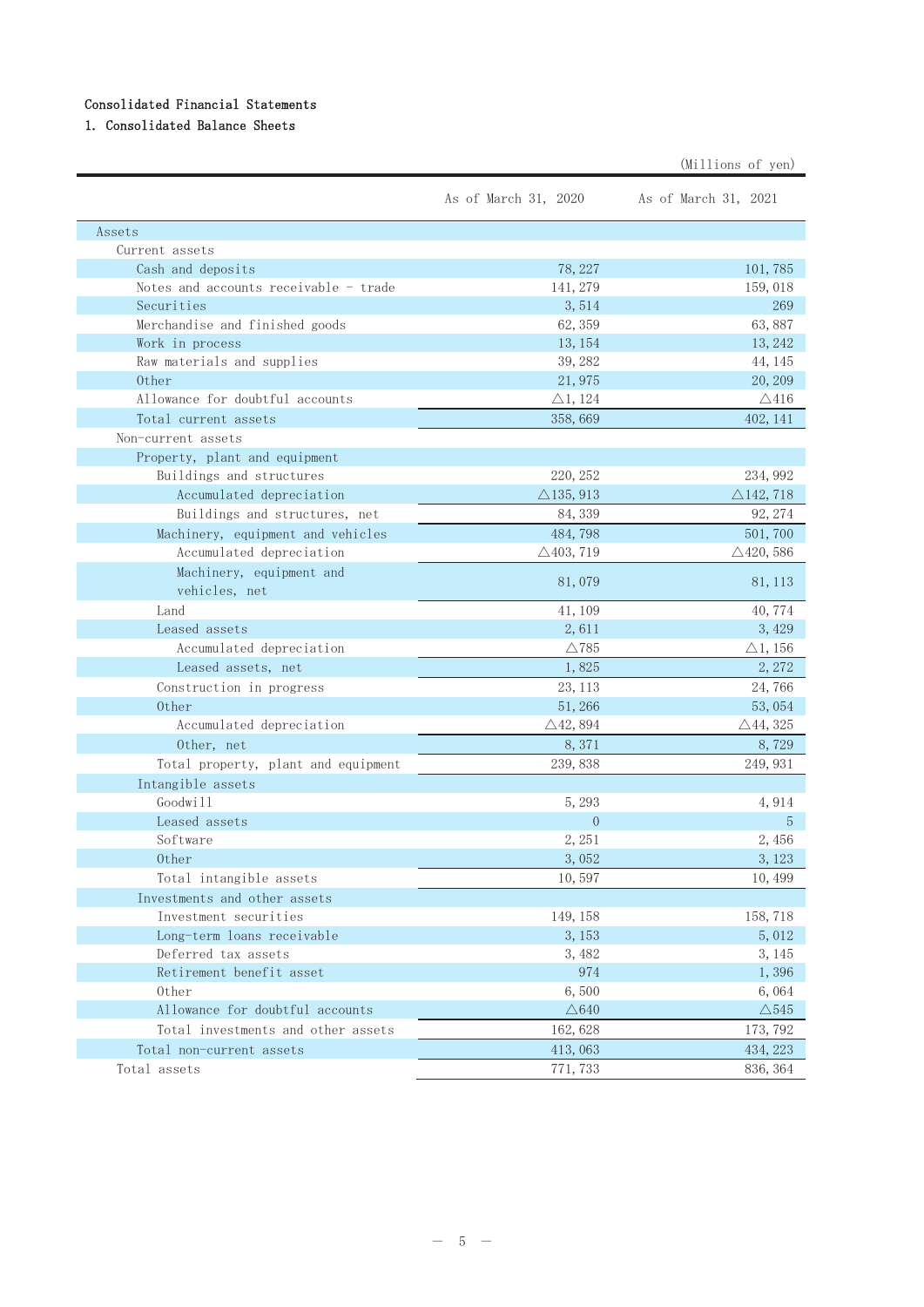|                                                                         | As of March 31, 2020 | As of March 31, 2021 |
|-------------------------------------------------------------------------|----------------------|----------------------|
| Liabilities                                                             |                      |                      |
| Current liabilities                                                     |                      |                      |
| Notes and accounts payable - trade                                      | 70,776               | 75, 308              |
| Short-term borrowings                                                   | 33,980               | 40,087               |
| Current portion of bonds payable                                        | 10,000               |                      |
| Accrued expenses                                                        | 18,008               | 20, 225              |
| Lease obligations                                                       | 429                  | 543                  |
| Income taxes payable                                                    | 5,539                | 5,809                |
| Provision for bonuses                                                   | 5,616                | 5,770                |
| Provision for bonuses for directors                                     | 44                   | 35                   |
| (and other officers)                                                    |                      |                      |
| Provision for environmental measures                                    | 76                   | 145                  |
| Provision for loss compensation                                         | 60                   |                      |
| Provision for loss on business of<br>subsidiaries and associates        | 200                  |                      |
| Provision for loss on business                                          |                      |                      |
| withdrawal                                                              | 6                    |                      |
| Provision for business restructuring                                    |                      | 421                  |
| Asset retirement obligations                                            | $\theta$             | $\Omega$             |
| 0ther                                                                   | 18,837               | 19,599               |
| Total current liabilities                                               | 163, 574             | 167, 947             |
| Non-current liabilities                                                 |                      |                      |
| Bonds payable                                                           |                      | 20,000               |
| Long-term borrowings                                                    | 29,043               | 36, 202              |
| Lease obligations                                                       | 1,260                | 1,643                |
| Deferred tax liabilities                                                | 9,200                | 11,828               |
| Provision for retirement benefits for<br>directors (and other officers) | 433                  | 217                  |
| Provision for environmental measures                                    | 237                  | 3                    |
| Provision for business restructuring                                    | 1,329                | 760                  |
| Provision for loss on business                                          |                      |                      |
| withdrawal                                                              |                      | 142                  |
| Provision for loss on liquidation of                                    | 1,170                |                      |
| subsidiaries and associates                                             |                      |                      |
| Other provisions                                                        | 356                  | 393                  |
| Retirement benefit liability                                            | 9,333                | 7,150                |
| Asset retirement obligations                                            | 3,560                | 5, 113               |
| Other                                                                   | 4,091                | 3,550                |
| Total non-current liabilities                                           | 60,016               | 87,006               |
| Total liabilities                                                       | 223, 591             | 254, 953             |
| Net assets                                                              |                      |                      |
| Shareholders' equity                                                    |                      |                      |
| Share capital                                                           | 41,970               | 41,970               |
| Capital surplus                                                         | 34, 234              | 34, 301              |
| Retained earnings                                                       | 439, 701             | 459,790              |
| Treasury shares                                                         | $\triangle$ 21,600   | $\triangle$ 21,562   |
| Total shareholders' equity                                              | 494, 306             | 514, 499             |
| Accumulated other comprehensive income                                  |                      |                      |
| Valuation difference on available-for-                                  | 7,789                | 14, 419              |
| sale securities                                                         |                      |                      |
| Deferred gains or losses on hedges                                      | 4                    | $\triangle$ 618      |
| Foreign currency translation adjustment                                 | $\triangle 6, 701$   | $\triangle$ 3, 542   |
| Remeasurements of defined benefit plans                                 | $\triangle 2,877$    | $\triangle$ 494      |
| Total accumulated other comprehensive<br>income                         | $\triangle$ 1, 785   | 9,765                |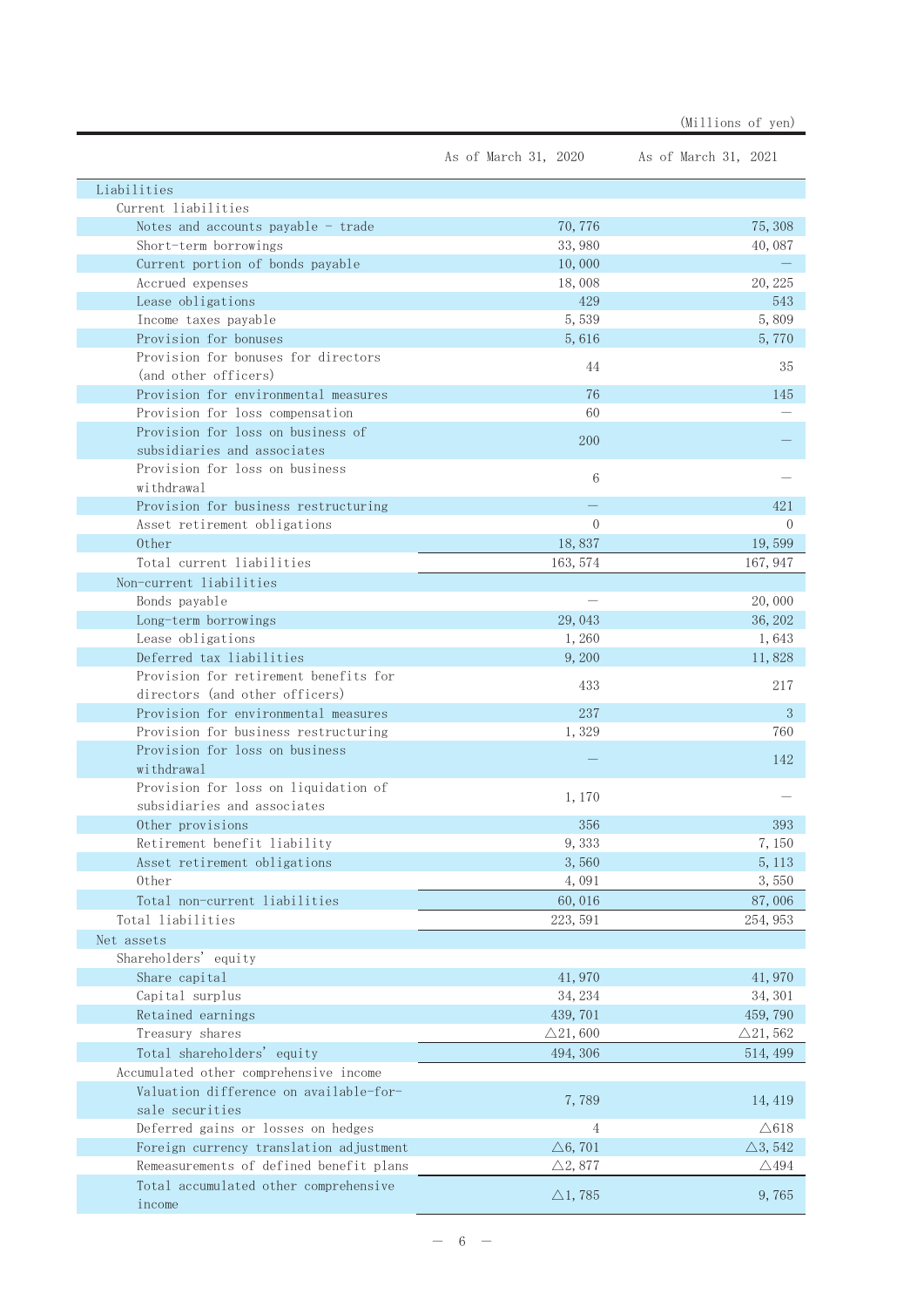| Non-controlling interests        | 55,619   | 57, 146  |
|----------------------------------|----------|----------|
| Total net assets                 | 548, 141 | 581, 411 |
| Total liabilities and net assets | 771, 733 | 836, 364 |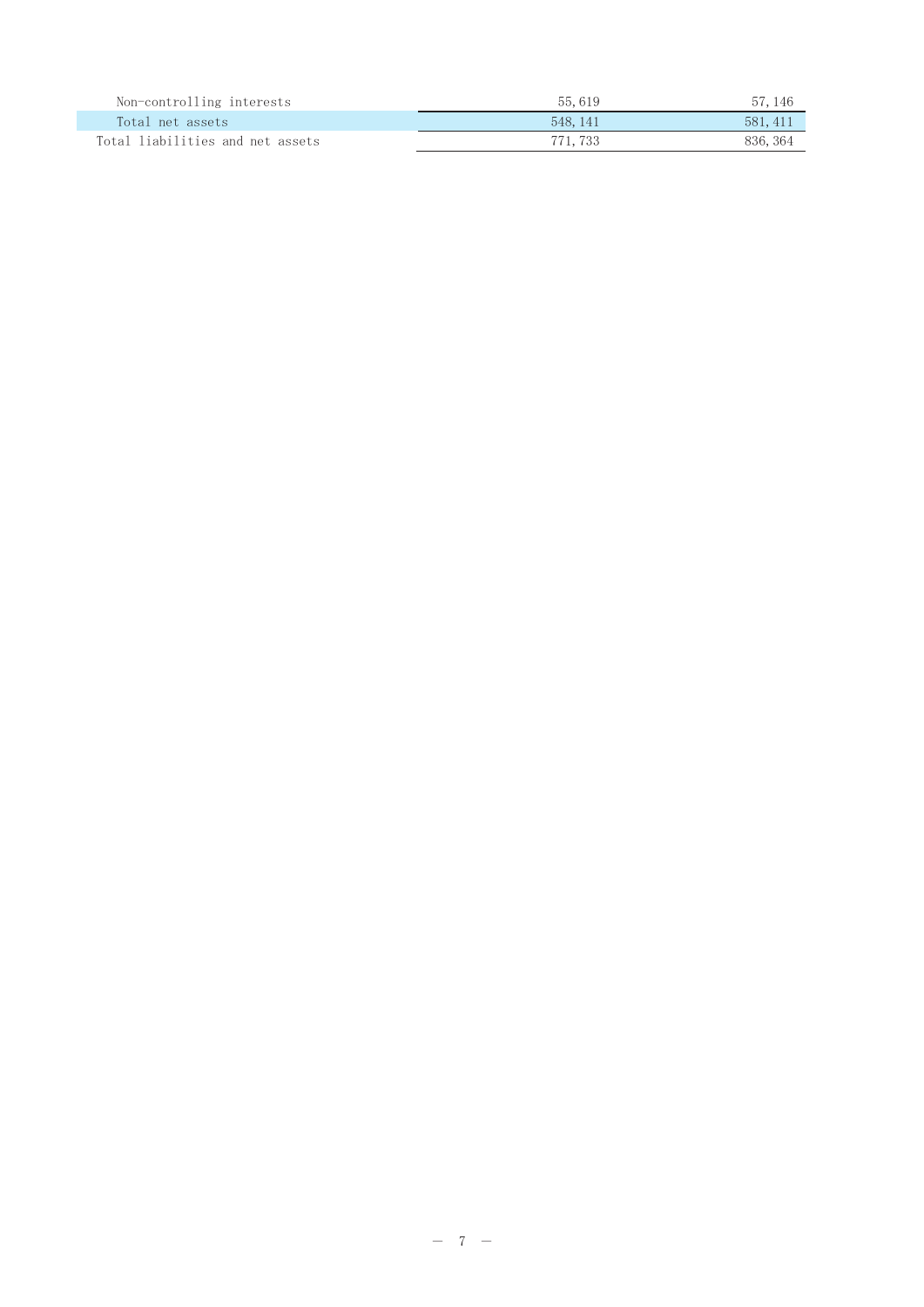## 2. Consolidated Statements of Income

|                                                                  |                                     | (Millions of yen)                   |
|------------------------------------------------------------------|-------------------------------------|-------------------------------------|
|                                                                  | Fiscal year ended<br>March 31, 2020 | Fiscal year ended<br>March 31, 2021 |
| Net sales                                                        | 613, 344                            | 595, 718                            |
| Cost of sales                                                    | 481, 950                            | 454,760                             |
| Gross profit                                                     | 131, 394                            | 140, 958                            |
| Selling, general and administrative expenses                     | 97, 133                             | 96, 448                             |
| Operating profit                                                 | 34, 260                             | 44,510                              |
| Non-operating income                                             |                                     |                                     |
| Interest income                                                  | 565                                 | 362                                 |
| Dividend income                                                  | 2,226                               | 2,391                               |
| Rental income                                                    | 1,551                               | 1,424                               |
| Share of profit of entities accounted for<br>using equity method |                                     | 5, 162                              |
| Other                                                            | 1,390                               | 2,881                               |
| Total non-operating income                                       | 5,733                               | 12, 222                             |
| Non-operating expenses                                           |                                     |                                     |
| Interest expenses                                                | 968                                 | 800                                 |
| Personnel expenses for seconded employees                        | 1,512                               | 1,368                               |
| Loss on disposal of non-current assets                           | 1,237                               | 1,461                               |
| Foreign exchange losses                                          | 1,342                               |                                     |
| Rental expenses                                                  | 1,628                               | 1,396                               |
| Share of loss of entities accounted for<br>using equity method   | 1,282                               |                                     |
| Other                                                            | 905                                 | 1,466                               |
| Total non-operating expenses                                     | 8,877                               | 6,492                               |
| Ordinary profit                                                  | 31, 116                             | 50, 240                             |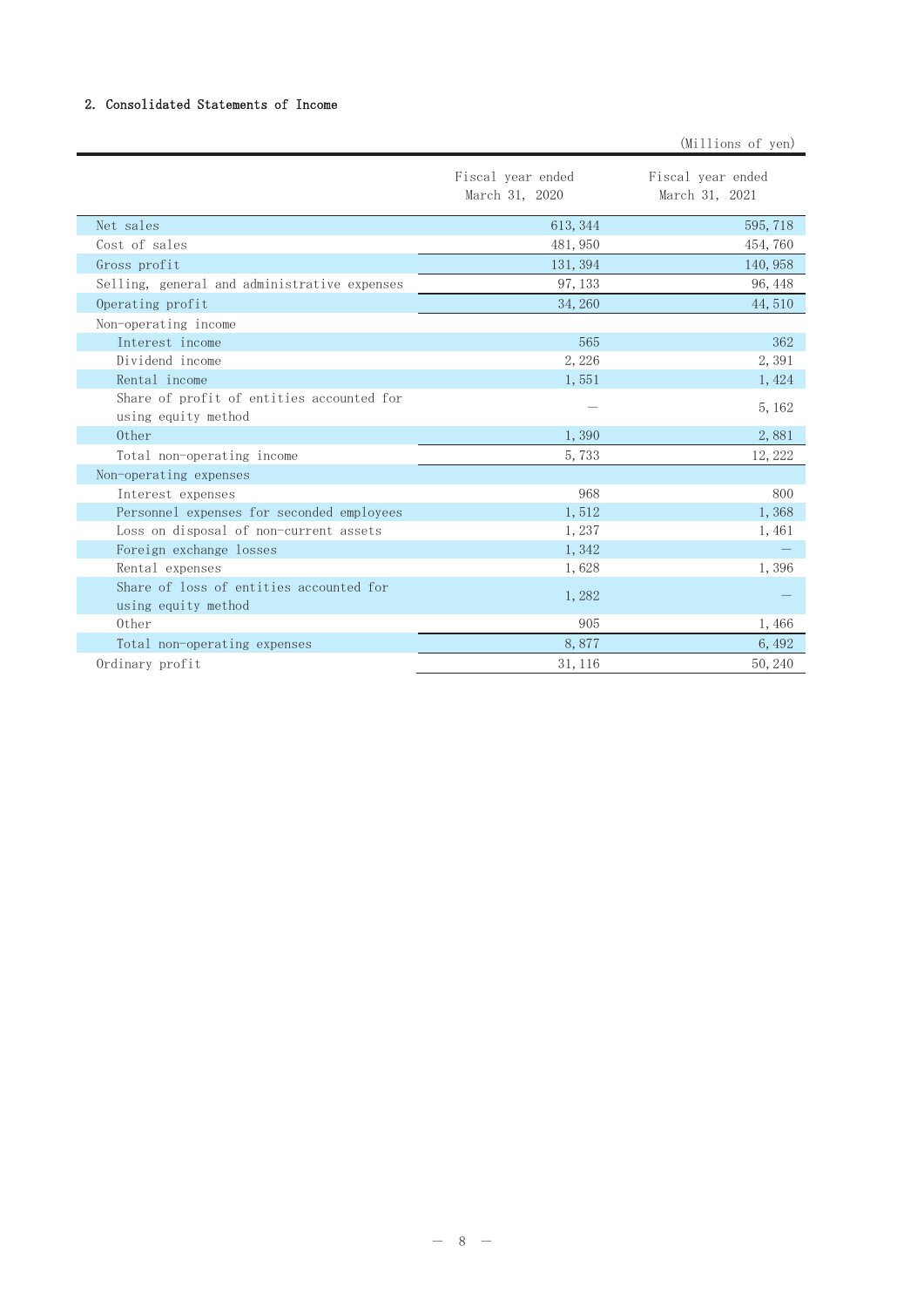| Fiscal year ended<br>Fiscal year ended<br>March 31, 2020<br>March 31, 2021<br>Extraordinary income<br>Gain on sale of investment securities<br>2,676<br>1,800<br>Gain on sale of non-current assets<br>859<br>257<br>Compensation income<br>152<br>6,794<br>128<br>Subsidy income<br>Reversal of provision for loss on<br>1,024<br>guarantees<br>1,016<br>Gain on step acquisitions<br>Insurance claim income<br>564<br>492<br>Gain on bargain purchase<br>2,338<br>Total extraordinary income<br>13, 428<br>Extraordinary losses<br>381<br>Impairment losses<br>1,695<br>Loss from money transfer scam at<br>984<br>subsidiary<br>loss compensation<br>217<br>307<br>287<br>Loss on withdrawal from business<br>Loss on liquidation of subsidiaries<br>242<br>Loss on valuation of investment<br>939<br>107<br>securities<br>Loss on tax purpose reduction entry of<br>5,652<br>non-current assets<br>Provision for loss on liquidation of<br>1,098<br>subsidiaries and associates<br>Loss on disposal of non-current assets<br>565<br>350<br>Provision for business restructuring<br>228<br>Loss on valuation of interest rate swaps<br>Provision for loss on business of<br>200<br>subsidiaries and associates<br>Loss on step acquisitions<br>197<br>Accident loss<br>193<br>Provision for environmental measures<br>177<br>Total extraordinary losses<br>10,202<br>3,626<br>34, 343<br>48, 951<br>Profit before income taxes<br>8,373<br>Income taxes $-$ current<br>10, 180<br>Income taxes - deferred<br>$\triangle$ 611<br>1,482<br>9,855<br>Total income taxes<br>9,568<br>Profit<br>24, 487<br>39, 383<br>Profit attributable to non-controlling<br>3,329<br>3, 312<br>interests |                                         |         | (Millions of yen) |
|--------------------------------------------------------------------------------------------------------------------------------------------------------------------------------------------------------------------------------------------------------------------------------------------------------------------------------------------------------------------------------------------------------------------------------------------------------------------------------------------------------------------------------------------------------------------------------------------------------------------------------------------------------------------------------------------------------------------------------------------------------------------------------------------------------------------------------------------------------------------------------------------------------------------------------------------------------------------------------------------------------------------------------------------------------------------------------------------------------------------------------------------------------------------------------------------------------------------------------------------------------------------------------------------------------------------------------------------------------------------------------------------------------------------------------------------------------------------------------------------------------------------------------------------------------------------------------------------------------------------------------------------------------------------------------------------|-----------------------------------------|---------|-------------------|
|                                                                                                                                                                                                                                                                                                                                                                                                                                                                                                                                                                                                                                                                                                                                                                                                                                                                                                                                                                                                                                                                                                                                                                                                                                                                                                                                                                                                                                                                                                                                                                                                                                                                                            |                                         |         |                   |
|                                                                                                                                                                                                                                                                                                                                                                                                                                                                                                                                                                                                                                                                                                                                                                                                                                                                                                                                                                                                                                                                                                                                                                                                                                                                                                                                                                                                                                                                                                                                                                                                                                                                                            |                                         |         |                   |
|                                                                                                                                                                                                                                                                                                                                                                                                                                                                                                                                                                                                                                                                                                                                                                                                                                                                                                                                                                                                                                                                                                                                                                                                                                                                                                                                                                                                                                                                                                                                                                                                                                                                                            |                                         |         |                   |
|                                                                                                                                                                                                                                                                                                                                                                                                                                                                                                                                                                                                                                                                                                                                                                                                                                                                                                                                                                                                                                                                                                                                                                                                                                                                                                                                                                                                                                                                                                                                                                                                                                                                                            |                                         |         |                   |
|                                                                                                                                                                                                                                                                                                                                                                                                                                                                                                                                                                                                                                                                                                                                                                                                                                                                                                                                                                                                                                                                                                                                                                                                                                                                                                                                                                                                                                                                                                                                                                                                                                                                                            |                                         |         |                   |
|                                                                                                                                                                                                                                                                                                                                                                                                                                                                                                                                                                                                                                                                                                                                                                                                                                                                                                                                                                                                                                                                                                                                                                                                                                                                                                                                                                                                                                                                                                                                                                                                                                                                                            |                                         |         |                   |
|                                                                                                                                                                                                                                                                                                                                                                                                                                                                                                                                                                                                                                                                                                                                                                                                                                                                                                                                                                                                                                                                                                                                                                                                                                                                                                                                                                                                                                                                                                                                                                                                                                                                                            |                                         |         |                   |
|                                                                                                                                                                                                                                                                                                                                                                                                                                                                                                                                                                                                                                                                                                                                                                                                                                                                                                                                                                                                                                                                                                                                                                                                                                                                                                                                                                                                                                                                                                                                                                                                                                                                                            |                                         |         |                   |
|                                                                                                                                                                                                                                                                                                                                                                                                                                                                                                                                                                                                                                                                                                                                                                                                                                                                                                                                                                                                                                                                                                                                                                                                                                                                                                                                                                                                                                                                                                                                                                                                                                                                                            |                                         |         |                   |
|                                                                                                                                                                                                                                                                                                                                                                                                                                                                                                                                                                                                                                                                                                                                                                                                                                                                                                                                                                                                                                                                                                                                                                                                                                                                                                                                                                                                                                                                                                                                                                                                                                                                                            |                                         |         |                   |
|                                                                                                                                                                                                                                                                                                                                                                                                                                                                                                                                                                                                                                                                                                                                                                                                                                                                                                                                                                                                                                                                                                                                                                                                                                                                                                                                                                                                                                                                                                                                                                                                                                                                                            |                                         |         |                   |
|                                                                                                                                                                                                                                                                                                                                                                                                                                                                                                                                                                                                                                                                                                                                                                                                                                                                                                                                                                                                                                                                                                                                                                                                                                                                                                                                                                                                                                                                                                                                                                                                                                                                                            |                                         |         |                   |
|                                                                                                                                                                                                                                                                                                                                                                                                                                                                                                                                                                                                                                                                                                                                                                                                                                                                                                                                                                                                                                                                                                                                                                                                                                                                                                                                                                                                                                                                                                                                                                                                                                                                                            |                                         |         |                   |
|                                                                                                                                                                                                                                                                                                                                                                                                                                                                                                                                                                                                                                                                                                                                                                                                                                                                                                                                                                                                                                                                                                                                                                                                                                                                                                                                                                                                                                                                                                                                                                                                                                                                                            |                                         |         |                   |
|                                                                                                                                                                                                                                                                                                                                                                                                                                                                                                                                                                                                                                                                                                                                                                                                                                                                                                                                                                                                                                                                                                                                                                                                                                                                                                                                                                                                                                                                                                                                                                                                                                                                                            |                                         |         |                   |
|                                                                                                                                                                                                                                                                                                                                                                                                                                                                                                                                                                                                                                                                                                                                                                                                                                                                                                                                                                                                                                                                                                                                                                                                                                                                                                                                                                                                                                                                                                                                                                                                                                                                                            |                                         |         |                   |
|                                                                                                                                                                                                                                                                                                                                                                                                                                                                                                                                                                                                                                                                                                                                                                                                                                                                                                                                                                                                                                                                                                                                                                                                                                                                                                                                                                                                                                                                                                                                                                                                                                                                                            |                                         |         |                   |
|                                                                                                                                                                                                                                                                                                                                                                                                                                                                                                                                                                                                                                                                                                                                                                                                                                                                                                                                                                                                                                                                                                                                                                                                                                                                                                                                                                                                                                                                                                                                                                                                                                                                                            |                                         |         |                   |
|                                                                                                                                                                                                                                                                                                                                                                                                                                                                                                                                                                                                                                                                                                                                                                                                                                                                                                                                                                                                                                                                                                                                                                                                                                                                                                                                                                                                                                                                                                                                                                                                                                                                                            |                                         |         |                   |
|                                                                                                                                                                                                                                                                                                                                                                                                                                                                                                                                                                                                                                                                                                                                                                                                                                                                                                                                                                                                                                                                                                                                                                                                                                                                                                                                                                                                                                                                                                                                                                                                                                                                                            |                                         |         |                   |
|                                                                                                                                                                                                                                                                                                                                                                                                                                                                                                                                                                                                                                                                                                                                                                                                                                                                                                                                                                                                                                                                                                                                                                                                                                                                                                                                                                                                                                                                                                                                                                                                                                                                                            |                                         |         |                   |
|                                                                                                                                                                                                                                                                                                                                                                                                                                                                                                                                                                                                                                                                                                                                                                                                                                                                                                                                                                                                                                                                                                                                                                                                                                                                                                                                                                                                                                                                                                                                                                                                                                                                                            |                                         |         |                   |
|                                                                                                                                                                                                                                                                                                                                                                                                                                                                                                                                                                                                                                                                                                                                                                                                                                                                                                                                                                                                                                                                                                                                                                                                                                                                                                                                                                                                                                                                                                                                                                                                                                                                                            |                                         |         |                   |
|                                                                                                                                                                                                                                                                                                                                                                                                                                                                                                                                                                                                                                                                                                                                                                                                                                                                                                                                                                                                                                                                                                                                                                                                                                                                                                                                                                                                                                                                                                                                                                                                                                                                                            |                                         |         |                   |
|                                                                                                                                                                                                                                                                                                                                                                                                                                                                                                                                                                                                                                                                                                                                                                                                                                                                                                                                                                                                                                                                                                                                                                                                                                                                                                                                                                                                                                                                                                                                                                                                                                                                                            |                                         |         |                   |
|                                                                                                                                                                                                                                                                                                                                                                                                                                                                                                                                                                                                                                                                                                                                                                                                                                                                                                                                                                                                                                                                                                                                                                                                                                                                                                                                                                                                                                                                                                                                                                                                                                                                                            |                                         |         |                   |
|                                                                                                                                                                                                                                                                                                                                                                                                                                                                                                                                                                                                                                                                                                                                                                                                                                                                                                                                                                                                                                                                                                                                                                                                                                                                                                                                                                                                                                                                                                                                                                                                                                                                                            |                                         |         |                   |
|                                                                                                                                                                                                                                                                                                                                                                                                                                                                                                                                                                                                                                                                                                                                                                                                                                                                                                                                                                                                                                                                                                                                                                                                                                                                                                                                                                                                                                                                                                                                                                                                                                                                                            |                                         |         |                   |
|                                                                                                                                                                                                                                                                                                                                                                                                                                                                                                                                                                                                                                                                                                                                                                                                                                                                                                                                                                                                                                                                                                                                                                                                                                                                                                                                                                                                                                                                                                                                                                                                                                                                                            |                                         |         |                   |
|                                                                                                                                                                                                                                                                                                                                                                                                                                                                                                                                                                                                                                                                                                                                                                                                                                                                                                                                                                                                                                                                                                                                                                                                                                                                                                                                                                                                                                                                                                                                                                                                                                                                                            |                                         |         |                   |
|                                                                                                                                                                                                                                                                                                                                                                                                                                                                                                                                                                                                                                                                                                                                                                                                                                                                                                                                                                                                                                                                                                                                                                                                                                                                                                                                                                                                                                                                                                                                                                                                                                                                                            |                                         |         |                   |
|                                                                                                                                                                                                                                                                                                                                                                                                                                                                                                                                                                                                                                                                                                                                                                                                                                                                                                                                                                                                                                                                                                                                                                                                                                                                                                                                                                                                                                                                                                                                                                                                                                                                                            |                                         |         |                   |
|                                                                                                                                                                                                                                                                                                                                                                                                                                                                                                                                                                                                                                                                                                                                                                                                                                                                                                                                                                                                                                                                                                                                                                                                                                                                                                                                                                                                                                                                                                                                                                                                                                                                                            |                                         |         |                   |
|                                                                                                                                                                                                                                                                                                                                                                                                                                                                                                                                                                                                                                                                                                                                                                                                                                                                                                                                                                                                                                                                                                                                                                                                                                                                                                                                                                                                                                                                                                                                                                                                                                                                                            |                                         |         |                   |
|                                                                                                                                                                                                                                                                                                                                                                                                                                                                                                                                                                                                                                                                                                                                                                                                                                                                                                                                                                                                                                                                                                                                                                                                                                                                                                                                                                                                                                                                                                                                                                                                                                                                                            |                                         |         |                   |
|                                                                                                                                                                                                                                                                                                                                                                                                                                                                                                                                                                                                                                                                                                                                                                                                                                                                                                                                                                                                                                                                                                                                                                                                                                                                                                                                                                                                                                                                                                                                                                                                                                                                                            |                                         |         |                   |
|                                                                                                                                                                                                                                                                                                                                                                                                                                                                                                                                                                                                                                                                                                                                                                                                                                                                                                                                                                                                                                                                                                                                                                                                                                                                                                                                                                                                                                                                                                                                                                                                                                                                                            |                                         |         |                   |
|                                                                                                                                                                                                                                                                                                                                                                                                                                                                                                                                                                                                                                                                                                                                                                                                                                                                                                                                                                                                                                                                                                                                                                                                                                                                                                                                                                                                                                                                                                                                                                                                                                                                                            |                                         |         |                   |
|                                                                                                                                                                                                                                                                                                                                                                                                                                                                                                                                                                                                                                                                                                                                                                                                                                                                                                                                                                                                                                                                                                                                                                                                                                                                                                                                                                                                                                                                                                                                                                                                                                                                                            |                                         |         |                   |
|                                                                                                                                                                                                                                                                                                                                                                                                                                                                                                                                                                                                                                                                                                                                                                                                                                                                                                                                                                                                                                                                                                                                                                                                                                                                                                                                                                                                                                                                                                                                                                                                                                                                                            |                                         |         |                   |
|                                                                                                                                                                                                                                                                                                                                                                                                                                                                                                                                                                                                                                                                                                                                                                                                                                                                                                                                                                                                                                                                                                                                                                                                                                                                                                                                                                                                                                                                                                                                                                                                                                                                                            | Profit attributable to owners of parent | 21, 158 | 36,070            |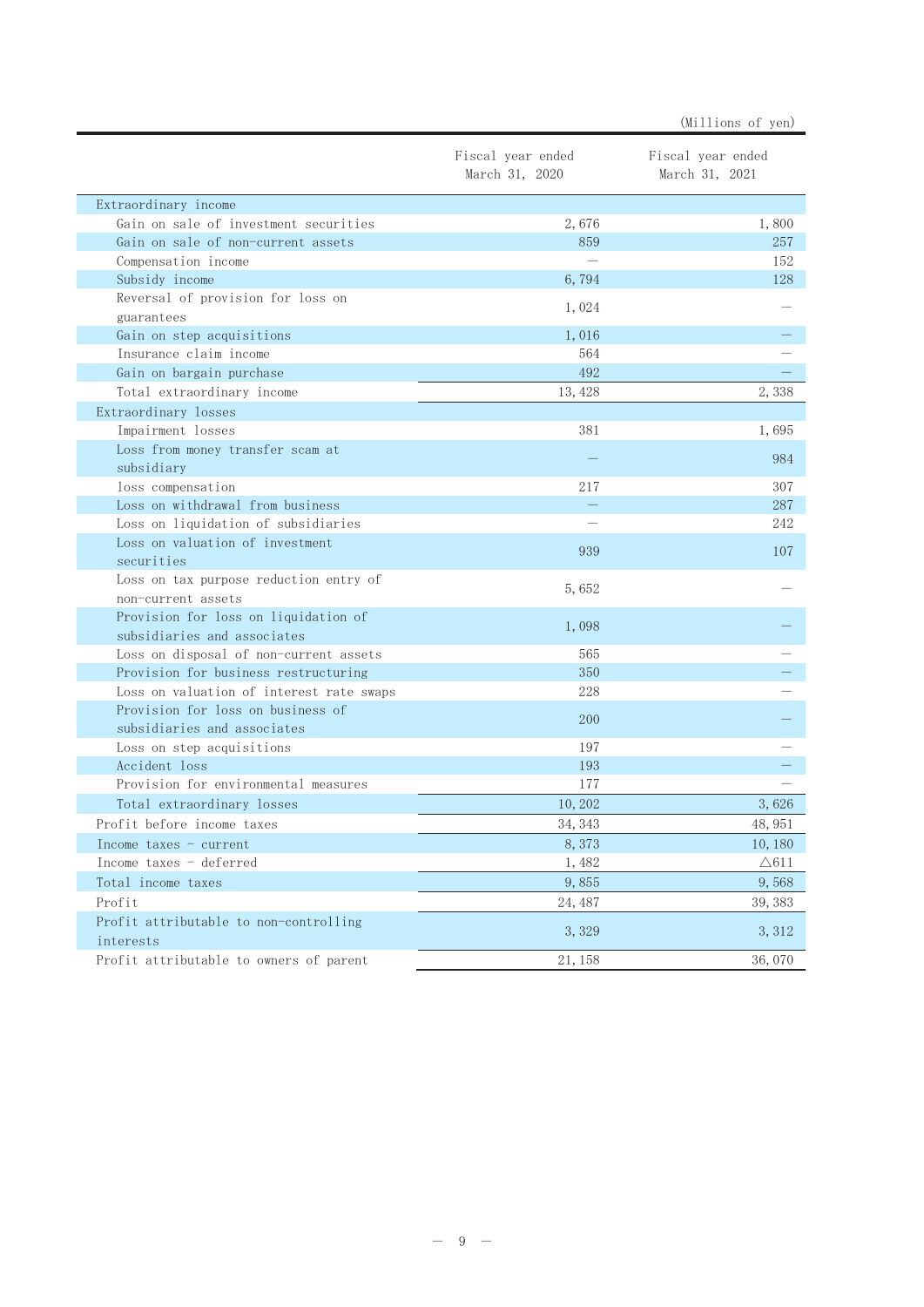## (Consolidated Statements of Comprehensive Income)

|                                                                                         |                                     | (Millions of yen)                   |
|-----------------------------------------------------------------------------------------|-------------------------------------|-------------------------------------|
|                                                                                         | Fiscal year ended<br>March 31, 2020 | Fiscal year ended<br>March 31, 2021 |
| Profit                                                                                  | 24, 487                             | 39, 383                             |
| Other comprehensive income                                                              |                                     |                                     |
| Valuation difference on available-for-<br>sale securities                               | $\triangle$ 5, 172                  | 6,737                               |
| Deferred gains or losses on hedges                                                      | 3                                   | $\triangle 24$                      |
| Foreign currency translation adjustment                                                 | $\triangle$ 3, 431                  | 3,036                               |
| Remeasurements of defined benefit plans,<br>net of tax                                  | $\triangle$ 3, 386                  | 2,829                               |
| Share of other comprehensive income of<br>entities accounted for using equity<br>method | 1,488                               | 1, 137                              |
| Total other comprehensive income                                                        | $\triangle$ 10, 498                 | 13,718                              |
| Comprehensive income                                                                    | 13,988                              | 53, 101                             |
| Comprehensive income attributable to                                                    |                                     |                                     |
| Comprehensive income attributable to<br>owners of parent                                | 11,884                              | 49, 213                             |
| Comprehensive income attributable to non-<br>controlling interests                      | 2, 104                              | 3,887                               |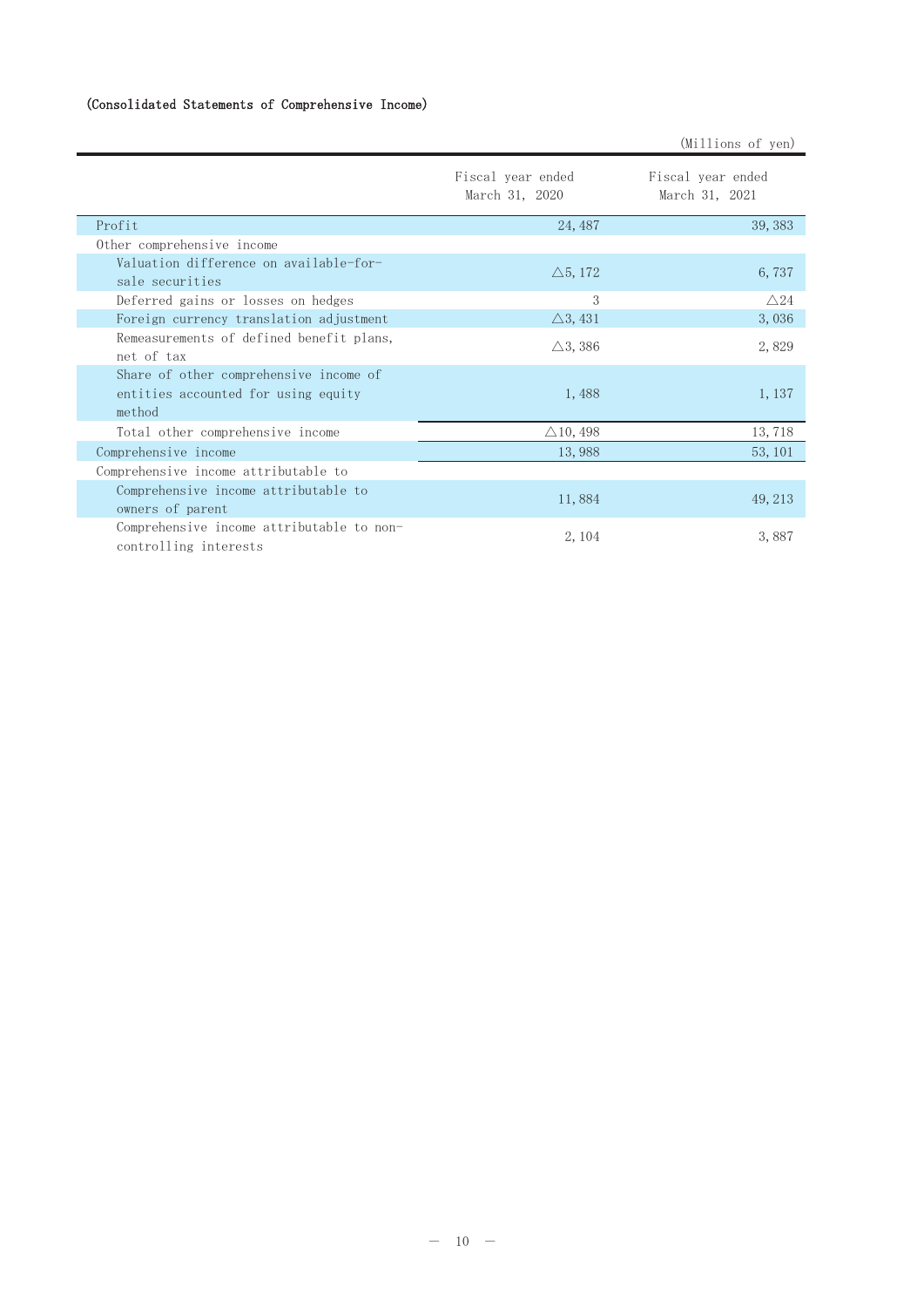# 3. Consolidated Statement of Changes in Net Assets

|                                                                                                       |                          |                   |                     |                    | (Millions of yen)                |  |  |  |
|-------------------------------------------------------------------------------------------------------|--------------------------|-------------------|---------------------|--------------------|----------------------------------|--|--|--|
|                                                                                                       | Shareholders' equity     |                   |                     |                    |                                  |  |  |  |
|                                                                                                       | Share capital            | Capital surplus   | Retained earnings   | Treasury shares    | Total<br>shareholders'<br>equity |  |  |  |
| Balance at beginning of<br>period                                                                     | 41,970                   | 34, 298           | 439,080             | $\triangle$ 19,930 | 495, 418                         |  |  |  |
| Changes during period                                                                                 |                          |                   |                     |                    |                                  |  |  |  |
| Dividends of surplus                                                                                  |                          |                   | $\triangle$ 14, 861 |                    | $\triangle$ 14, 861              |  |  |  |
| Profit attributable to<br>owners of parent                                                            |                          |                   | 21, 158             |                    | 21, 158                          |  |  |  |
| Purchase of treasury<br>shares                                                                        |                          |                   |                     | $\triangle$ 8,733  | $\triangle$ 8, 733               |  |  |  |
| Disposal of treasury<br>shares                                                                        |                          | 11                |                     | 40                 | 51                               |  |  |  |
| Cancellation of<br>treasury shares                                                                    |                          | $\triangle$ 7,023 |                     | 7,023              |                                  |  |  |  |
| Transfer from<br>retained earnings to<br>capital surplus                                              |                          | 6,959             | $\triangle 6,959$   |                    |                                  |  |  |  |
| Change in scope of<br>consolidation                                                                   |                          |                   | 1,246               |                    | 1,246                            |  |  |  |
| Change in ownership<br>interest of parent<br>due to transactions<br>with non-controlling<br>interests |                          | $\triangle$ 10    |                     |                    | $\triangle$ 10                   |  |  |  |
| Reversal of<br>revaluation reserve<br>for land                                                        |                          |                   | 37                  |                    | 37                               |  |  |  |
| Net changes in items<br>other than<br>shareholders' equity                                            |                          |                   |                     |                    |                                  |  |  |  |
| Total changes during<br>period                                                                        | $\overline{\phantom{0}}$ | $\triangle 63$    | 621                 | $\triangle$ 1,669  | $\triangle 1, 111$               |  |  |  |
| Balance at end of<br>period                                                                           | 41,970                   | 34, 234           | 439, 701            | $\triangle$ 21,600 | 494, 306                         |  |  |  |

|                                                          | Accumulated other comprehensive income                                               |                                             |                                           |                                                              |                                                      |                                                                  |                                            |                     |
|----------------------------------------------------------|--------------------------------------------------------------------------------------|---------------------------------------------|-------------------------------------------|--------------------------------------------------------------|------------------------------------------------------|------------------------------------------------------------------|--------------------------------------------|---------------------|
|                                                          | Valuati<br>on<br>differe<br>nce on<br>availab<br>$le-for-$<br>sale<br>securit<br>ies | Deferred<br>gains or<br>losses on<br>hedges | Revalua<br>tion<br>reserve<br>for<br>land | Foreign<br>currenc<br>V<br>transla<br>tion<br>adjustm<br>ent | Remeasure<br>ments of<br>defined<br>benefit<br>plans | Total<br>accumul<br>ated<br>other<br>compreh<br>ensive<br>income | $Non-$<br>controll<br>ing<br>interest<br>S | Total net<br>assets |
| Balance at beginning of<br>period                        | 13,023                                                                               | 1                                           | 222                                       | $\triangle 6, 327$                                           | 623                                                  | 7,542                                                            | 50, 321                                    | 553, 282            |
| Changes during period                                    |                                                                                      |                                             |                                           |                                                              |                                                      |                                                                  |                                            |                     |
| Dividends of surplus                                     |                                                                                      |                                             |                                           |                                                              |                                                      |                                                                  |                                            | $\triangle$ 14,861  |
| Profit attributable to<br>owners of parent               |                                                                                      |                                             |                                           |                                                              |                                                      |                                                                  |                                            | 21, 158             |
| Purchase of treasury<br>shares                           |                                                                                      |                                             |                                           |                                                              |                                                      |                                                                  |                                            | $\triangle$ 8, 733  |
| Disposal of treasury<br>shares                           |                                                                                      |                                             |                                           |                                                              |                                                      |                                                                  |                                            | 51                  |
| Cancellation of<br>treasury shares                       |                                                                                      |                                             |                                           |                                                              |                                                      |                                                                  |                                            |                     |
| Transfer from<br>retained earnings to<br>capital surplus |                                                                                      |                                             |                                           |                                                              |                                                      |                                                                  |                                            |                     |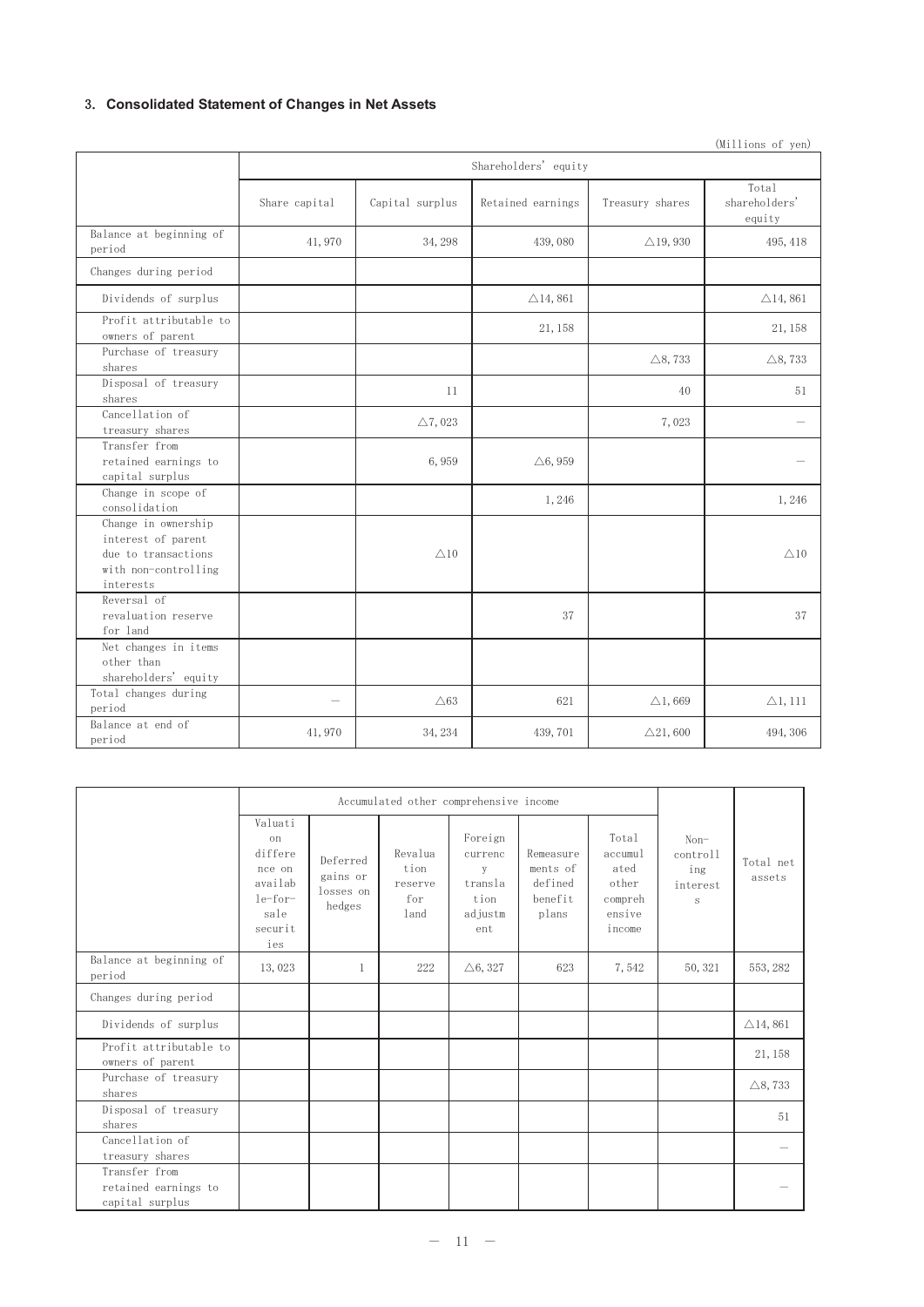| Change in scope of<br>consolidation                                                                   |                    |                |                 |                    |                    |                    |        | 1,246              |
|-------------------------------------------------------------------------------------------------------|--------------------|----------------|-----------------|--------------------|--------------------|--------------------|--------|--------------------|
| Change in ownership<br>interest of parent<br>due to transactions<br>with non-controlling<br>interests |                    |                |                 |                    |                    |                    |        | $\triangle$ 10     |
| Reversal of<br>revaluation reserve<br>for land                                                        |                    |                |                 |                    |                    |                    |        | 37                 |
| Net changes in items<br>other than<br>shareholders' equity                                            | $\triangle 5, 233$ | 3              | $\triangle$ 222 | $\triangle$ 374    | $\triangle$ 3,500  | $\triangle$ 9, 327 | 5, 298 | $\triangle$ 4, 029 |
| Total changes during<br>period                                                                        | $\triangle 5, 233$ | 3              | $\triangle$ 222 | $\triangle$ 374    | $\triangle$ 3,500  | $\triangle$ 9, 327 | 5, 298 | $\triangle 5, 141$ |
| Balance at end of<br>period                                                                           | 7,789              | $\overline{4}$ |                 | $\triangle 6, 701$ | $\triangle$ 2, 877 | $\triangle$ 1,785  | 55,619 | 548, 141           |

|                                                                                                       |                      |                 |                     |                     | /wittions of Agn)                |  |  |  |
|-------------------------------------------------------------------------------------------------------|----------------------|-----------------|---------------------|---------------------|----------------------------------|--|--|--|
|                                                                                                       | Shareholders' equity |                 |                     |                     |                                  |  |  |  |
|                                                                                                       | Share capital        | Capital surplus | Retained earnings   | Treasury shares     | Total<br>shareholders'<br>equity |  |  |  |
| Balance at beginning of<br>period                                                                     | 41,970               | 34, 234         | 439,701             | $\triangle$ 21,600  | 494, 306                         |  |  |  |
| Changes during period                                                                                 |                      |                 |                     |                     |                                  |  |  |  |
| Dividends of surplus                                                                                  |                      |                 | $\triangle$ 14, 559 |                     | $\triangle$ 14, 559              |  |  |  |
| Profit attributable to<br>owners of parent                                                            |                      |                 | 36,070              |                     | 36,070                           |  |  |  |
| Purchase of treasury<br>shares                                                                        |                      |                 |                     | $\triangle$ 4       | $\triangle 4$                    |  |  |  |
| Disposal of treasury<br>shares                                                                        |                      | 14              |                     | 42                  | 57                               |  |  |  |
| Change in scope of<br>consolidation                                                                   |                      |                 | $\triangle 3$       |                     | $\triangle 3$                    |  |  |  |
| Change in scope of<br>equity method                                                                   |                      |                 | $\triangle$ 1, 418  |                     | $\triangle$ 1, 418               |  |  |  |
| Change in ownership<br>interest of parent<br>due to transactions<br>with non-controlling<br>interests |                      | 51              |                     |                     | 51                               |  |  |  |
| Net changes in items<br>other than<br>shareholders' equity                                            |                      |                 |                     |                     |                                  |  |  |  |
| Total changes during<br>period                                                                        |                      | 66              | 20,088              | 37                  | 20, 192                          |  |  |  |
| Balance at end of<br>period                                                                           | 41,970               | 34, 301         | 459,790             | $\triangle$ 21, 562 | 514, 499                         |  |  |  |

 $(Millins$  of  $ven)$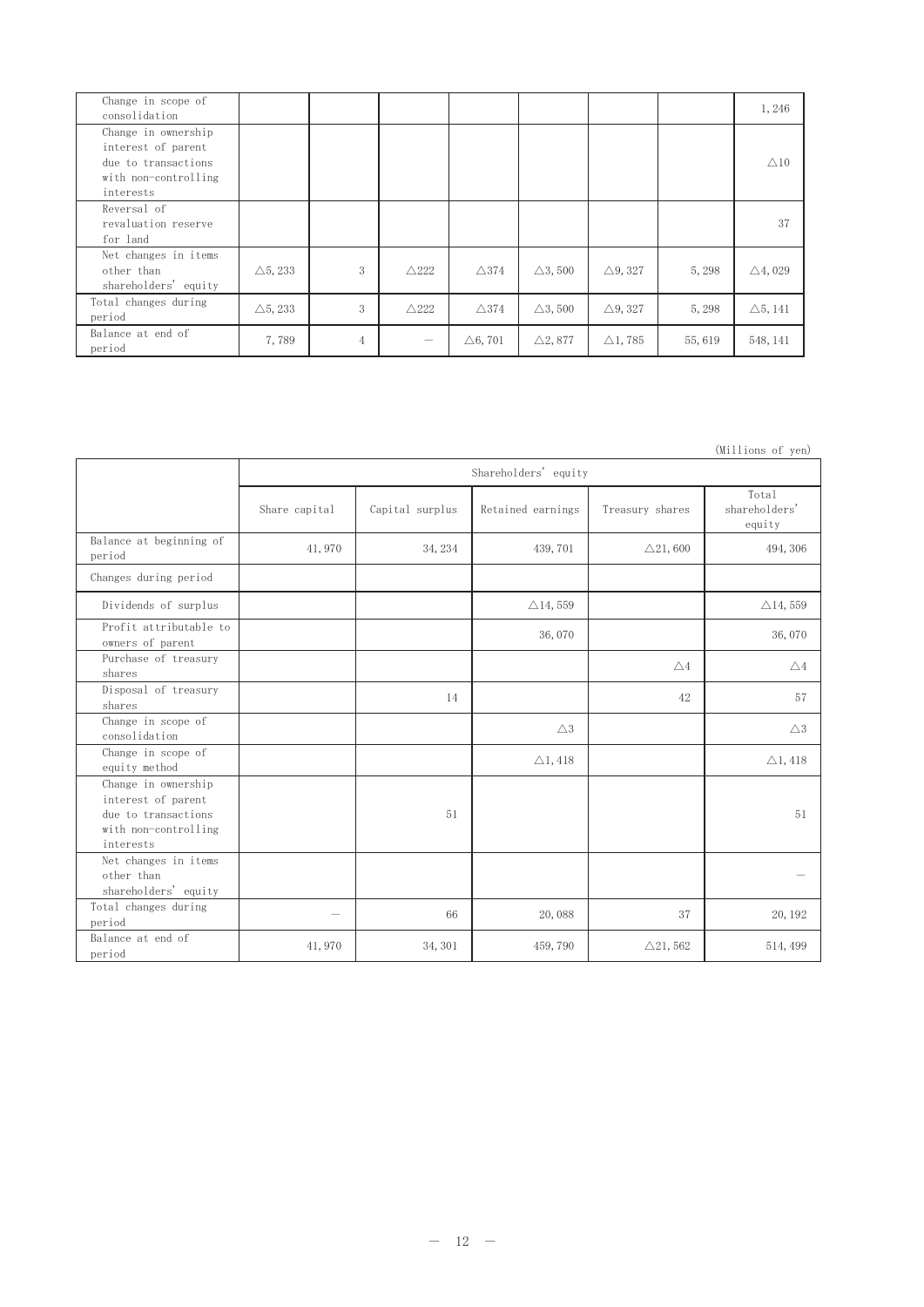|                                                                                                       |                                                                                      | Accumulated other comprehensive income      |                                                                       |                                                      |                                                                  |                                                       |                     |
|-------------------------------------------------------------------------------------------------------|--------------------------------------------------------------------------------------|---------------------------------------------|-----------------------------------------------------------------------|------------------------------------------------------|------------------------------------------------------------------|-------------------------------------------------------|---------------------|
|                                                                                                       | Valuati<br>on<br>differe<br>nce on<br>availab<br>$le-for-$<br>sale<br>securit<br>ies | Deferred<br>gains or<br>losses on<br>hedges | Foreign<br>currenc<br>$_{\rm V}$<br>transla<br>tion<br>adjustm<br>ent | Remeasure<br>ments of<br>defined<br>benefit<br>plans | Total<br>accumul<br>ated<br>other<br>compreh<br>ensive<br>income | $Non-$<br>controll<br>ing<br>interest<br>$\mathbf{s}$ | Total net<br>assets |
| Balance at beginning of<br>period                                                                     | 7,789                                                                                | $\overline{4}$                              | $\triangle 6, 701$                                                    | $\triangle 2,877$                                    | $\triangle$ 1,785                                                | 55,619                                                | 548, 141            |
| Changes during period                                                                                 |                                                                                      |                                             |                                                                       |                                                      |                                                                  |                                                       |                     |
| Dividends of surplus                                                                                  |                                                                                      |                                             |                                                                       |                                                      |                                                                  |                                                       | $\triangle$ 14, 559 |
| Profit attributable to<br>owners of parent                                                            |                                                                                      |                                             |                                                                       |                                                      |                                                                  |                                                       | 36,070              |
| Purchase of treasury<br>shares                                                                        |                                                                                      |                                             |                                                                       |                                                      |                                                                  |                                                       | $\triangle 4$       |
| Disposal of treasury<br>shares                                                                        |                                                                                      |                                             |                                                                       |                                                      |                                                                  |                                                       | 57                  |
| Change in scope of<br>consolidation                                                                   |                                                                                      |                                             |                                                                       |                                                      |                                                                  |                                                       | $\triangle 3$       |
| Change in scope of<br>equity method                                                                   |                                                                                      |                                             |                                                                       |                                                      |                                                                  |                                                       | $\triangle$ 1, 418  |
| Change in ownership<br>interest of parent<br>due to transactions<br>with non-controlling<br>interests |                                                                                      |                                             |                                                                       |                                                      |                                                                  |                                                       | 51                  |
| Net changes in items<br>other than<br>shareholders' equity                                            | 6,630                                                                                | $\triangle 622$                             | 3,159                                                                 | 2,382                                                | 11,550                                                           | 1,526                                                 | 13,077              |
| Total changes during<br>period                                                                        | 6,630                                                                                | $\triangle 622$                             | 3, 159                                                                | 2,382                                                | 11,550                                                           | 1,526                                                 | 33, 269             |
| Balance at end of<br>period                                                                           | 14, 419                                                                              | $\triangle$ 618                             | $\triangle$ 3, 542                                                    | $\triangle$ 494                                      | 9,765                                                            | 57, 146                                               | 581, 411            |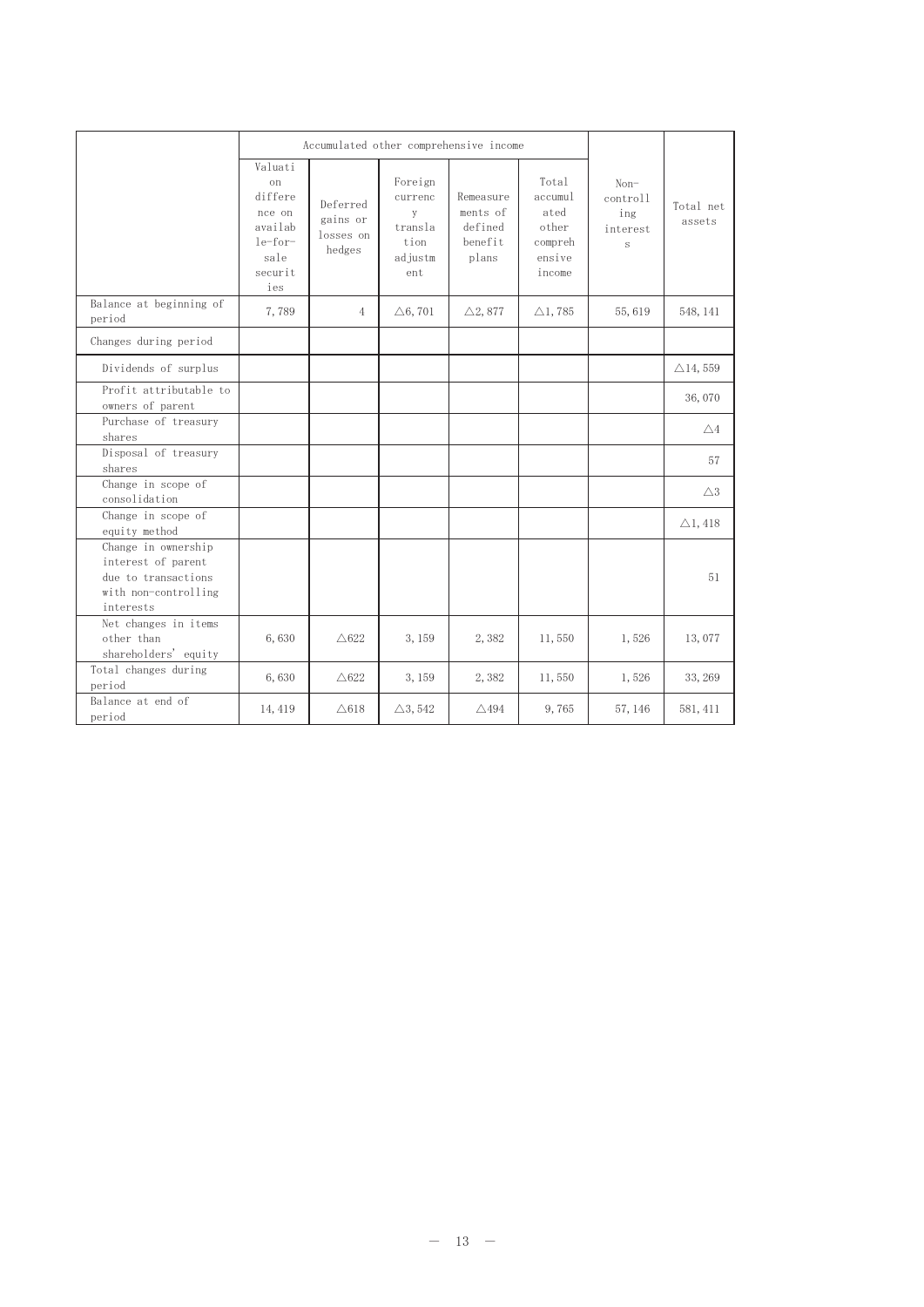## 4. Consolidated Statement of Cash Flows

|                                                           |                                     | (Millions of yen)                   |
|-----------------------------------------------------------|-------------------------------------|-------------------------------------|
|                                                           | Fiscal year ended<br>March 31, 2020 | Fiscal year ended<br>March 31, 2021 |
| Cash flows from operating activities                      |                                     |                                     |
| Profit before income taxes                                | 34, 343                             | 48, 951                             |
| Depreciation                                              | 29, 591                             | 30,686                              |
| Loss (gain) on disposal of non-current                    | 778                                 | 1,165                               |
| assets                                                    |                                     |                                     |
| Amortization of goodwill                                  | 380                                 | 371                                 |
| Share of loss (profit) of entities                        | 1,282                               | $\triangle$ 5, 162                  |
| accounted for using equity method                         |                                     |                                     |
| Impairment losses                                         | 381                                 | 1,695                               |
| Loss on tax purpose reduction entry of                    | 5,652                               |                                     |
| non-current assets                                        |                                     |                                     |
| Subsidy income                                            | $\triangle 6, 794$                  | $\triangle$ 128                     |
| Insurance claim income                                    | $\triangle$ 572                     | $\triangle 35$                      |
| Increase (decrease) in allowance for<br>doubtful accounts | 187                                 | $\triangle$ 773                     |
| Increase (decrease) in retirement benefit<br>liability    | $\triangle$ 48                      | 609                                 |
| Interest and dividend income                              | $\triangle$ 2, 791                  | $\triangle$ 2, 754                  |
| Interest expenses                                         | 968                                 | 800                                 |
| Loss (gain) on sale of short-term and                     | $\triangle$ 2, 682                  | $\triangle$ 1,766                   |
| long-term investment securities                           |                                     |                                     |
| Loss (gain) on valuation of short-term                    | 762                                 | 347                                 |
| and long-term investment securities                       |                                     |                                     |
| Loss from money transfer scam at<br>subsidiary            |                                     | 984                                 |
| Decrease (increase) in trade receivables                  | 19,048                              | $\triangle$ 16, 283                 |
| Decrease (increase) in inventories                        | 5,694                               | $\triangle$ 5, 527                  |
| Increase (decrease) in trade payables                     | $\triangle$ 13, 799                 | 2,687                               |
| Increase (decrease) in accrued                            |                                     |                                     |
| consumption taxes                                         | 1,976                               | $\triangle$ 2, 890                  |
| Increase (decrease) in provision for                      |                                     |                                     |
| retirement benefits for directors (and                    | $\triangle$ 245                     | $\triangle$ 184                     |
| other officers)                                           |                                     |                                     |
| Increase (decrease) in provision for loss                 | $\triangle 2, 358$                  |                                     |
| on guarantees                                             |                                     |                                     |
| Other, net                                                | $\triangle$ 3, 339                  | 426                                 |
| Subtotal                                                  | 68,416                              | 53, 221                             |
| Interest and dividends received                           | 2,755                               | 2,725                               |
| Dividends received from entities                          | 10,693                              | 3,577                               |
| accounted for using equity method                         |                                     |                                     |
| Interest paid                                             | $\triangle$ 1,030                   | $\triangle$ 791                     |
| Payment for money transfer scam at<br>subsidiary          |                                     | $\triangle$ 984                     |
| Income taxes paid                                         | $\triangle 7, 173$                  | $\triangle$ 9, 259                  |
| Subsidies received                                        |                                     | 6,939                               |
| Proceeds from insurance income                            | 572                                 | 35                                  |
| Net cash provided by (used in) operating                  | 74, 234                             | 55, 464                             |
| activities                                                |                                     |                                     |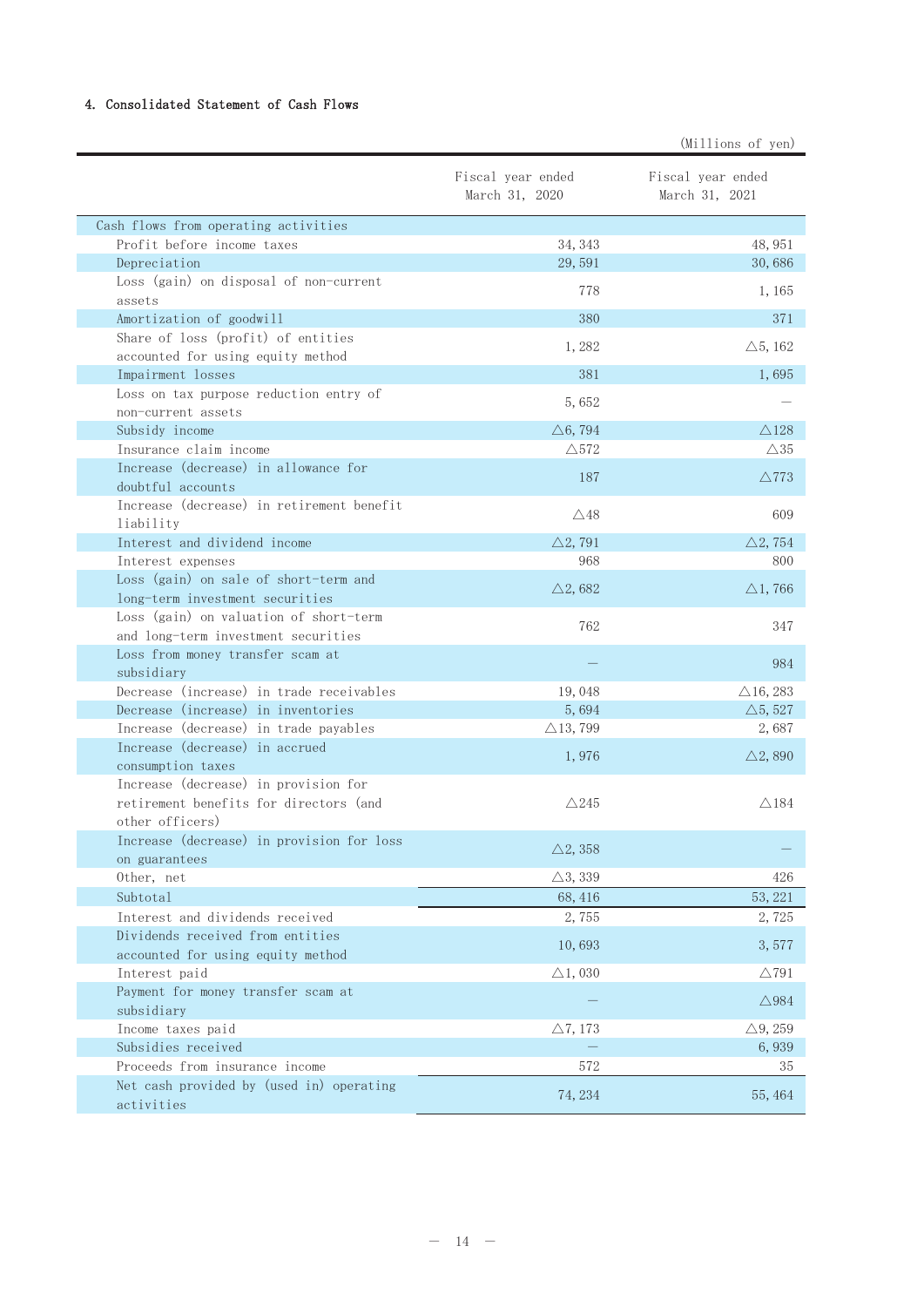|                                                                                                       |                                     | (Millions of yen)                   |
|-------------------------------------------------------------------------------------------------------|-------------------------------------|-------------------------------------|
|                                                                                                       | Fiscal year ended<br>March 31, 2020 | Fiscal year ended<br>March 31, 2021 |
| Cash flows from investing activities                                                                  |                                     |                                     |
| Purchase of non-current assets                                                                        | $\triangle$ 43, 453                 | $\triangle$ 38, 234                 |
| Proceeds from sale of non-current assets                                                              | 1, 144                              | 805                                 |
| Purchase of investment securities                                                                     | $\triangle$ 1, 544                  | $\triangle$ 4, 619                  |
| Proceeds from sale of investment<br>securities                                                        | 4,702                               | 4,951                               |
| Loan advances                                                                                         | $\triangle 731$                     | $\triangle 4, 375$                  |
| Proceeds from collection of loans<br>receivable                                                       | 398                                 | 429                                 |
| Proceeds from purchase of shares of<br>subsidiaries resulting in change in scope<br>of consolidation  | 5,810                               |                                     |
| Other, net                                                                                            | $\triangle$ 248                     | 672                                 |
| Net cash provided by (used in) investing<br>activities                                                | $\triangle$ 33, 922                 | $\triangle$ 40, 370                 |
| Cash flows from financing activities                                                                  |                                     |                                     |
| Net increase (decrease) in short-term<br>borrowings                                                   | $\triangle$ 14, 927                 | 967                                 |
| Proceeds from long-term borrowings                                                                    | 8,697                               | 17,508                              |
| Repayments of long-term borrowings                                                                    | $\triangle$ 15,768                  | $\triangle$ 5, 886                  |
| Proceeds from issuance of bonds                                                                       |                                     | 20,000                              |
| Redemption of bonds                                                                                   |                                     | $\triangle$ 10,000                  |
| Purchase of treasury shares                                                                           | $\triangle$ 8, 733                  | $\triangle 4$                       |
| Proceeds from sale of treasury shares                                                                 |                                     | $\Omega$                            |
| Dividends paid                                                                                        | $\triangle$ 14,861                  | $\triangle$ 14, 559                 |
| Dividends paid to non-controlling<br>interests                                                        | $\triangle$ 1,890                   | $\triangle$ 1, 906                  |
| Purchase of shares of subsidiaries not<br>resulting in change in scope of<br>consolidation            | $\triangle$ 1, 208                  | $\triangle$ 396                     |
| Other, net                                                                                            | $\triangle$ 870                     | $\triangle$ 568                     |
| Net cash provided by (used in) financing<br>activities                                                | $\triangle$ 49, 563                 | 5, 154                              |
| Effect of exchange rate change on cash and<br>cash equivalents                                        | $\triangle$ 1, 342                  | 698                                 |
| Net increase (decrease) in cash and cash<br>equivalents                                               | $\triangle$ 10,594                  | 20, 947                             |
| Cash and cash equivalents at beginning of<br>period                                                   | 80, 379                             | 70,043                              |
| Increase in cash and cash equivalents<br>resulting from inclusion of subsidiaries in<br>consolidation | 258                                 | 84                                  |
| Cash and cash equivalents at end of period                                                            | 70,043                              | 91,075                              |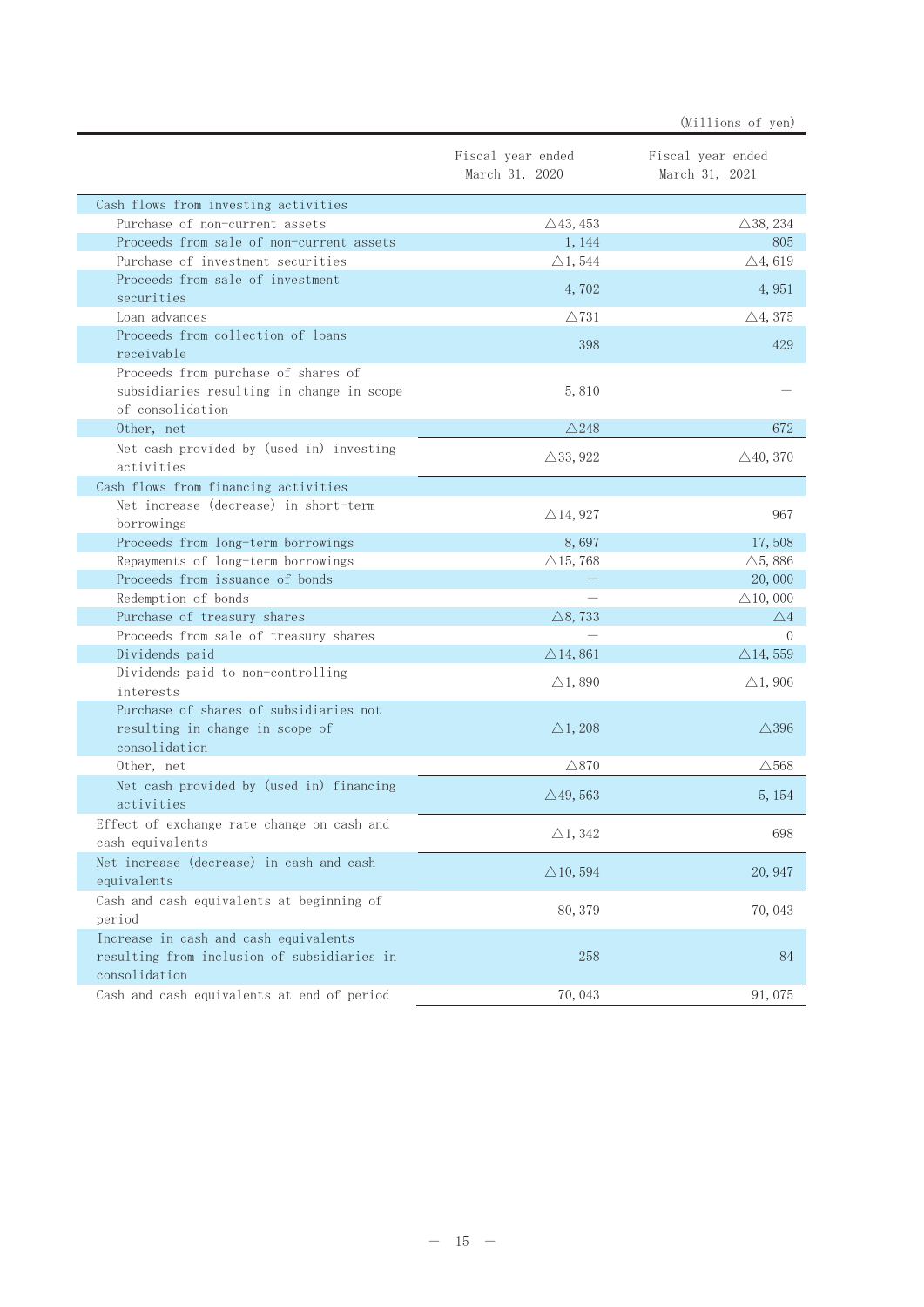## 5. Segment Information

| FY2019                                                                |                                          |                                              |                |                      | (Millions of yen)                              |
|-----------------------------------------------------------------------|------------------------------------------|----------------------------------------------|----------------|----------------------|------------------------------------------------|
|                                                                       | Basic<br>Chemicals<br>Business<br>Sector | Specialty<br>Chemicals<br>Business<br>Sector | Other          | Reconciling<br>items | Per<br>consolidated<br>financial<br>statements |
| Sales                                                                 |                                          |                                              |                |                      |                                                |
| Revenues from<br>external customers                                   | 357, 333                                 | 255, 112                                     | 898            |                      | 613, 344                                       |
| Transactions with<br>other segments                                   | 6,503                                    | 830                                          | 123            | $\triangle$ 7, 456   |                                                |
| Net sales                                                             | 363, 836                                 | 255, 943                                     | 1,021          | $\triangle$ 7, 456   | 613, 344                                       |
| Ordinary profit (loss)                                                | 4,756                                    | 28, 178                                      | 8              | $\triangle$ 1, 827   | 31, 116                                        |
| Assets                                                                | 396, 905                                 | 310, 204                                     | 34,569         | 30,053               | 771, 733                                       |
| Other items                                                           |                                          |                                              |                |                      |                                                |
| Depreciation                                                          | 15,941                                   | 12,578                                       | 19             | 1,052                | 29,591                                         |
| Amortization of<br>goodwill                                           | 379                                      |                                              | $\mathbf{1}$   |                      | 380                                            |
| Interest income                                                       | 278                                      | 263                                          | 9              | 14                   | 565                                            |
| Interest expenses                                                     | 822                                      | 635                                          | 5              | $\triangle 494$      | 968                                            |
| Equity in earnings<br>(losses) of affiliates                          | $\triangle 4,924$                        | 3,701                                        | $\triangle 60$ |                      | $\triangle$ 1, 282                             |
| Investments in<br>entities accounted for<br>using equity method       | 65, 122                                  | 30,540                                       |                | $\triangle$ 149      | 95, 513                                        |
| Increase in property,<br>plant and equipment<br>and intangible assets | 22, 316                                  | 17,312                                       | $\mathbf{1}$   | 2,759                | 42,389                                         |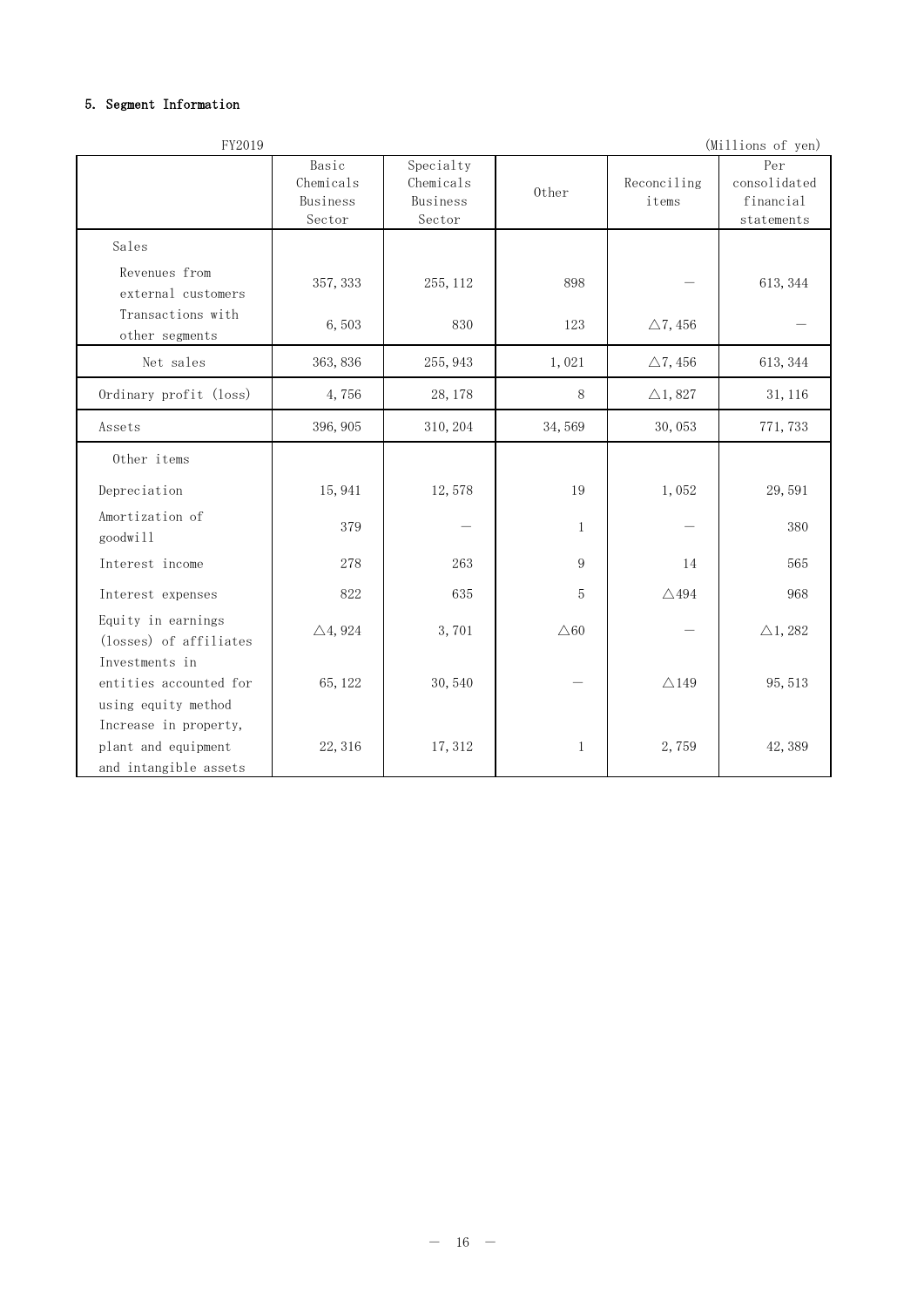| FY2020                                                                |                                          |                                              |            |                      | (Millions of yen)                              |
|-----------------------------------------------------------------------|------------------------------------------|----------------------------------------------|------------|----------------------|------------------------------------------------|
|                                                                       | Basic<br>Chemicals<br>Business<br>Sector | Specialty<br>Chemicals<br>Business<br>Sector | Other      | Reconciling<br>items | Per<br>consolidated<br>financial<br>statements |
| Sales                                                                 |                                          |                                              |            |                      |                                                |
| Revenues from<br>external customers                                   | 315, 034                                 | 267, 457                                     | 13, 226    |                      | 595, 718                                       |
| Transactions with<br>other segments                                   | 7,767                                    | 368                                          | 1,965      | $\triangle$ 10, 101  |                                                |
| Net sales                                                             | 322, 801                                 | 267, 825                                     | 15, 192    | $\triangle$ 10, 101  | 595, 718                                       |
| Ordinary profit (loss)                                                | 11,001                                   | 37,552                                       | 3, 297     | $\triangle$ 1,610    | 50, 240                                        |
| Assets                                                                | 427, 468                                 | 355, 794                                     | 40,940     | 12, 161              | 836, 364                                       |
| Other items                                                           |                                          |                                              |            |                      |                                                |
| Depreciation                                                          | 16,371                                   | 13,090                                       | 189        | 1,034                | 30,686                                         |
| Amortization of<br>goodwill                                           | 368                                      |                                              | 3          |                      | 371                                            |
| Interest income                                                       | 226                                      | 190                                          | 6          | $\triangle 61$       | 362                                            |
| Interest expenses                                                     | 551                                      | 581                                          | $\sqrt{2}$ | $\triangle 335$      | 800                                            |
| Equity in earnings<br>(losses) of affiliates                          | 1,972                                    | 3,180                                        |            | 9                    | 5, 162                                         |
| Investments in<br>entities accounted for<br>using equity method       | 73,535                                   | 30,831                                       |            | $\triangle$ 149      | 104, 217                                       |
| Increase in property,<br>plant and equipment<br>and intangible assets | 19,482                                   | 18,619                                       | 637        | 1,543                | 40,282                                         |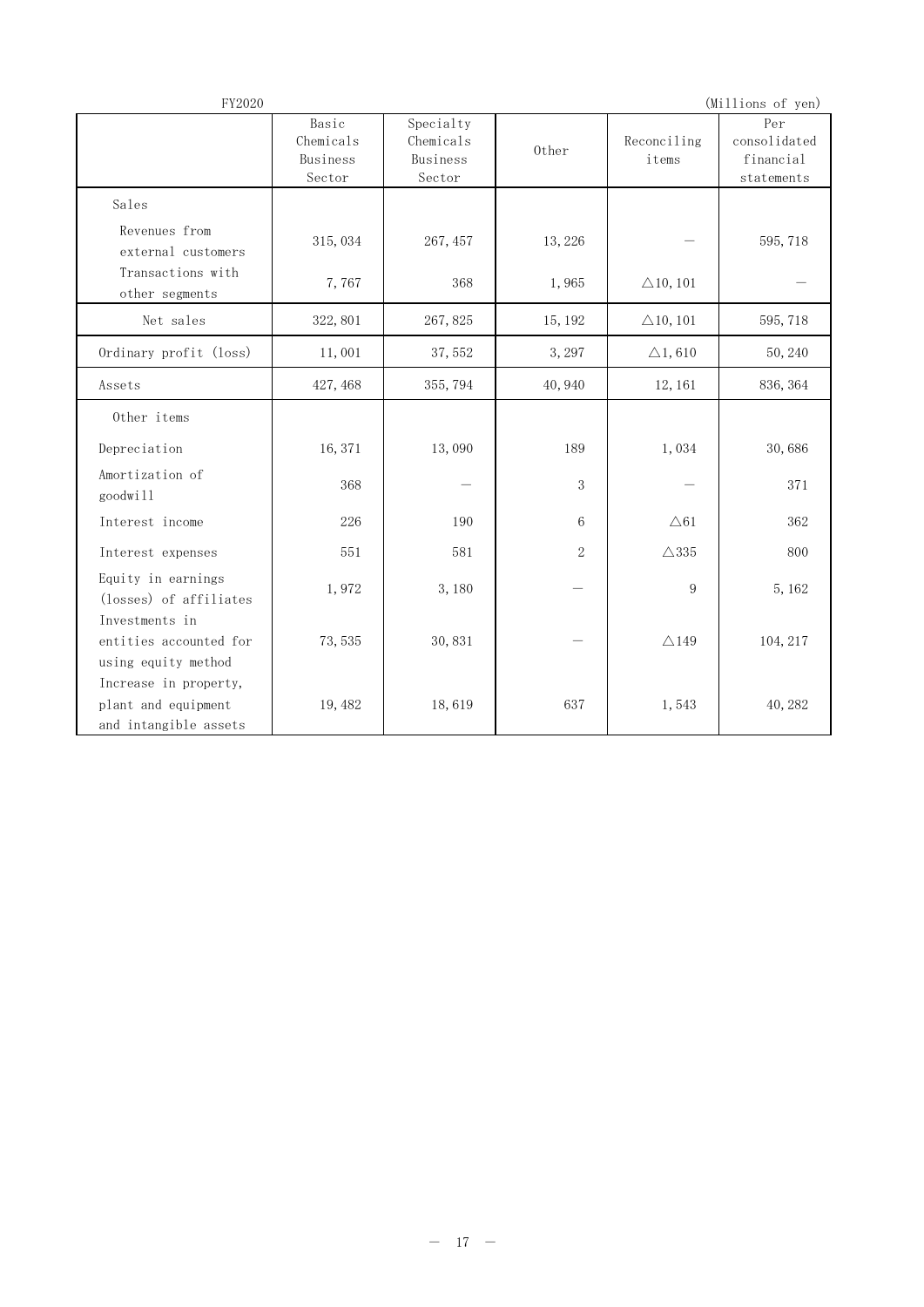|                      | <b>Segment Information</b>              |        |        |        | (Billions of yen, rounded down)   |                                  |
|----------------------|-----------------------------------------|--------|--------|--------|-----------------------------------|----------------------------------|
|                      |                                         | FY2019 | FY2020 | Change | FY 2021<br>First half<br>Forecast | FY 2021<br>Full Year<br>Forecast |
| Net sales            |                                         | 613.3  | 595.7  | (17.6) | 310.0                             | 640.0                            |
|                      | <b>Basic Chemicals</b>                  | 363.8  | 322.8  | (41.0) | 181.2                             | 377.4                            |
|                      | Specialty Chemicals                     | 255.9  | 267.8  | 11.8   | 131.3                             | 267.6                            |
|                      | Other and Adjustment                    | (6.4)  | 5.0    | 11.5   | (2.5)                             | (5.1)                            |
|                      | Operating profit                        |        | 44.5   | 10.2   | 22.0                              | 48.0                             |
|                      | <b>Basic Chemicals</b>                  | 11.2   | 9.6    | (1.6)  | 8.7                               | 17.9                             |
|                      | Specialty Chemicals                     | 25.5   | 34.8   | 9.2    | 15.5                              | 34.2                             |
|                      | Other and Adjustment                    | (2.5)  | 0.0    | 2.6    | (2.2)                             | (4.2)                            |
| Non-operating profit |                                         | (3.1)  | 5.7    | 8.8    | 4.0                               | 8.0                              |
| Ordinary profit      |                                         | 31.1   | 50.2   | 19.1   | 26.0                              | 56.0                             |
|                      | <b>Basic Chemicals</b>                  | 4.7    | 11.0   | 6.2    | 11.3                              | 23.8                             |
|                      | Specialty Chemicals                     | 28.1   | 37.5   | 9.3    | 16.5                              | 36.0                             |
|                      | Other and Adjustment                    | (1.8)  | 1.6    | 3.5    | (1.9)                             | (3.8)                            |
|                      | Extoraordinary income and loss, net     | 3.2    | (1.2)  | (4.5)  | 0.0                               | (1.0)                            |
|                      | Income before income taxes, etc.        | 34.3   | 48.9   | 14.6   | 26.0                              | 55.0                             |
|                      | Profit attributable to owners of parent | 21.1   | 36.0   | 14.9   | 19.0                              | 41.0                             |
|                      |                                         |        |        |        |                                   |                                  |

#### 䛆reference䛇\*

|                      |                                              | FY2019 | FY2020 | Change | FY 2021<br>First half<br>Forecast | FY 2021<br>Full Year<br>Forecast |
|----------------------|----------------------------------------------|--------|--------|--------|-----------------------------------|----------------------------------|
| Net sales            |                                              | 613.3  | 595.7  | (17.6) | 310.0                             | 640.0                            |
|                      | Natural Gas Chemicals                        | 163.7  | 153.5  | (10.2) | 90.4                              | 189.3                            |
|                      | Aromatic Chemicals                           | 201.1  | 173.4  | (27.6) | 92.3                              | 191.2                            |
|                      | Specialty Chemicals                          | 202.0  | 208.0  | 6.0    | 102.7                             | 208.6                            |
|                      | Information and<br><b>Advanced Materials</b> | 54.8   | 61.7   | 6.8    | 28.5                              | 59.1                             |
|                      | Other and Adjustment                         | (8.4)  | (1.0)  | 7.4    | (4.1)                             | (8.4)                            |
| Operating profit     |                                              | 34.2   | 44.5   | 10.2   | 22.0                              | 48.0                             |
|                      | Natural Gas Chemicals                        | 0.1    | (0.6)  | (0.7)  | 1.6                               | 4.3                              |
|                      | Aromatic Chemicals                           | 11.1   | 10.2   | (0.9)  | 7.0                               | 13.5                             |
|                      | Specialty Chemicals                          | 19.9   | 22.7   | 2.8    | 9.3                               | 22.1                             |
|                      | Information and<br><b>Advanced Materials</b> | 5.6    | 12.0   | 6.4    | 6.1                               | 12.1                             |
|                      | Other and Adjustment                         | (2.5)  | 0.1    | 2.7    | (2.2)                             | (4.1)                            |
| Non-operating profit |                                              | (3.1)  | 5.7    | 8.8    | 4.0                               | 8.0                              |
| Ordinary profit      |                                              | 31.1   | 50.2   | 19.1   | 26.0                              | 56.0                             |
|                      | Natural Gas Chemicals                        | (5.7)  | 0.9    | 6.7    | 4.2                               | 10.4                             |
|                      | Aromatic Chemicals                           | 10.4   | 10.0   | (0.4)  | 7.1                               | 13.3                             |
|                      | Specialty Chemicals                          | 22.3   | 24.9   | 2.6    | 10.0                              | 23.6                             |
|                      | Information and<br><b>Advanced Materials</b> | 5.8    | 12.5   | 6.7    | 6.4                               | 12.4                             |
|                      | Other and Adjustment                         | (1.8)  | 1.6    | 3.5    | (1.8)                             | (3.8)                            |
|                      |                                              |        |        |        |                                   |                                  |

\*The figures are reference figures that have been simply rearranged for comparison with the new segment.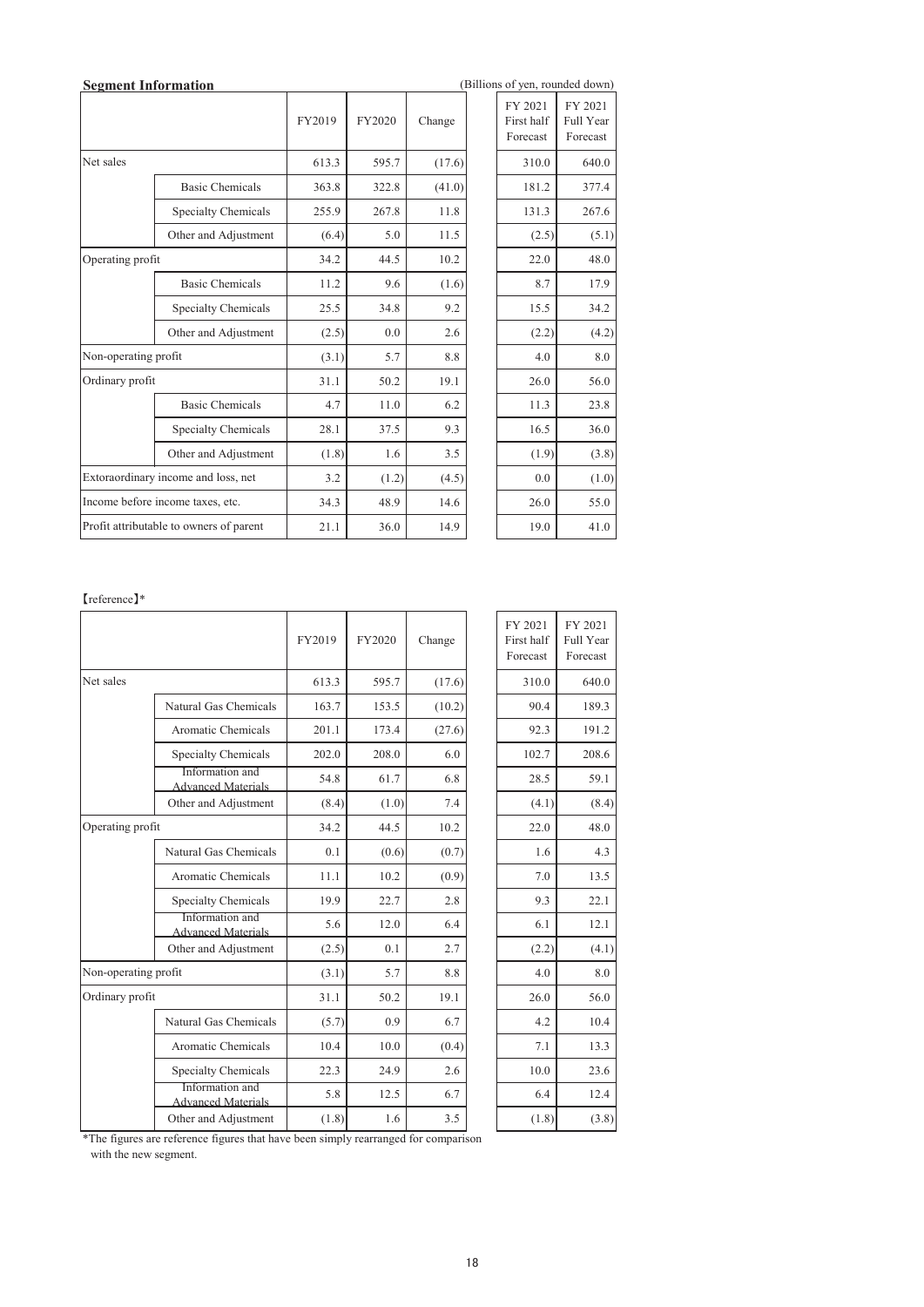## **Other Information 1**

|                                                   |           | FY2017   | FY2018 | FY2019 | FY2020 | FY2021<br>Forecast |
|---------------------------------------------------|-----------|----------|--------|--------|--------|--------------------|
| Investments                                       | Full year | 30.9     | 39.2   | 42.3   | 40.2   | 70.0               |
| (Billions of yen)                                 | 1H        | 13.9     | 18.6   | 22.4   | 15.8   | 37.0               |
| Depreciation &                                    | Full year | 27.0     | 27.4   | 29.5   | 30.6   | 33.0               |
| amortization<br>(Billions of yen)                 | 1H        | 13.1     | 13.5   | 14.4   | 15.1   | 16.0               |
| R&D expenditures                                  | Full year | 18.9     | 18.6   | 19.6   | 19.9   | 22.5               |
| (Billions of yen)                                 | 1H        | 9.5      | 9.1    | 9.4    | 9.8    | 11.5               |
| Number of Staff                                   | Year-end  | 8,009    | 8,276  | 8,954  | 8,998  | 10,033             |
| <b>ROA</b>                                        |           | $10.6\%$ | 8.7%   | 3.9%   | 6.2%   | 6.6%               |
| <b>ROE</b>                                        |           | 13.6%    | 11.3%  | 4.3%   | 7.1%   | 7.7%               |
| <b>ROIC</b><br>(Ordinary income/invested capital) |           | 13.2%    | 10.9%  | 4.9%   | 7.7%   | 8.1%               |

#### **Other Information 2**

|                                                   |                       | FY2016                 |                       | FY2017                |                       | FY2018                |                       | FY2019                 |                       | FY2020                 | FY2021                |
|---------------------------------------------------|-----------------------|------------------------|-----------------------|-----------------------|-----------------------|-----------------------|-----------------------|------------------------|-----------------------|------------------------|-----------------------|
|                                                   |                       | Result                 |                       | Result                |                       | Result                |                       | Result                 |                       | Result                 | Forecast              |
|                                                   |                       | First half Second half | First half            | Second half           | First half            | Second half           |                       | First half Second half |                       | First half Second half | Full year             |
| Exchange Rate<br>(JPY/USD, Average)               | 105                   | 112                    | 111                   | 111                   | 110                   | 112                   | 109                   | 109                    | 107                   | 105                    | 105                   |
| <b>Exchange Rate</b><br>(JPY/EUR, Average)        | 118                   | 119                    | 126                   | 133                   | 130                   | 127                   | 121                   | 120                    | 121                   | 126                    | 130                   |
| crude oil (Dubai)<br>(USD/BBL)                    | 43                    | 51                     | 50                    | 62                    | 73                    | 65                    | 64                    | 56                     | 37                    | 52                     | 65                    |
| Methanol<br>(USD/MT, Asian<br>average spot price) | 230                   | 327                    | 296                   | 381                   | 408                   | 335                   | 277                   | 245                    | 194                   | 319                    | 320                   |
| Mixed Xylene<br>(USD/MT)                          | 660                   | 680                    | 650                   | 725                   | 845                   | 730                   | 705                   | 640                    | 420                   | 560                    | 690                   |
| Bisphenol A<br>$(USD/MT)^*$                       | 1,000<br>$\sim$ 1,200 | 1,000<br>$\sim$ 1,400  | 1,100<br>$\sim$ 1,300 | 1,200<br>$\sim$ 1,700 | 1,600<br>$\sim$ 1,900 | 1,200<br>$\sim$ 1,800 | 1,000<br>$\sim$ 1,450 | 1,050<br>$\sim$ 1,350  | 900<br>$\sim$ 1,450   | 1,400<br>$\sim$ 3,300  | 1,200<br>$\sim$ 3,800 |
| Polycarbonate<br>$(USD/MT)^*$                     | 2,200<br>$\sim$ 2,500 | 2,400<br>$\sim$ 2,800  | 2,500<br>$\sim$ 2,900 | 2,900<br>$\sim$ 3,900 | 2,700<br>$\sim$ 3,800 | 2,100<br>$\sim$ 2,800 | 1,900<br>$\sim$ 2,250 | 1,650<br>$\sim$ 2,000  | 1,500<br>$\sim$ 2,150 | 2,100<br>$\sim$ 4,000  | 1,900<br>$\sim$ 4,300 |

\*Describe the minimum and maximum values during the period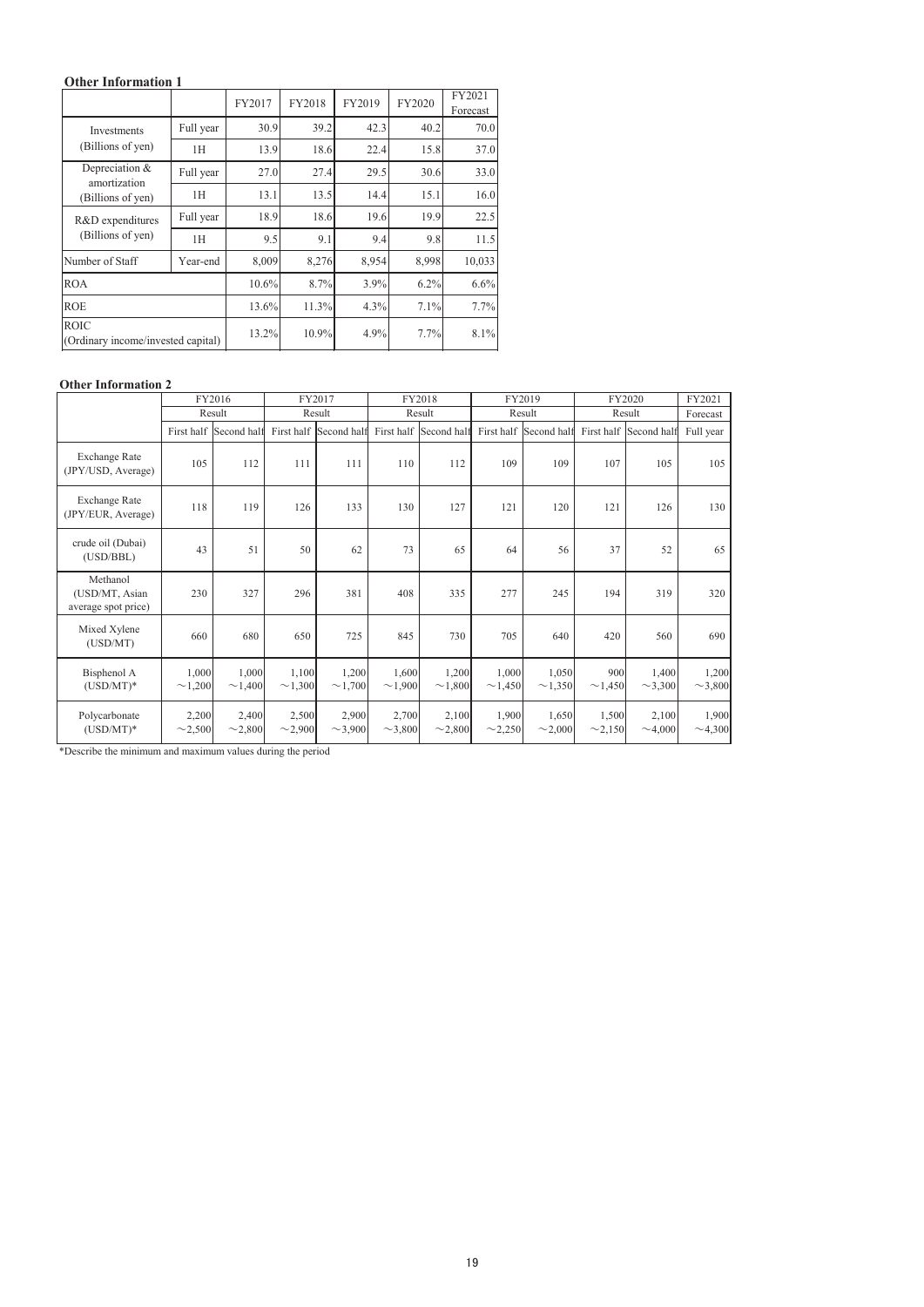#### **Qualitative Information**

# **Consolidated Business Results for This Period Overview of Results**

|                                                 | FY2019 | <b>FY2020</b> | Change |
|-------------------------------------------------|--------|---------------|--------|
| Net sales                                       | 613.3  | 595.7         | (17.6) |
| Operating income                                | 34.2   | 44.5          | 10.2   |
| Ordinary income                                 | 31.1   | 50.2          | 19.1   |
| Net income attributable to owners of the parent | 21.1   | 36.0          | 14.9   |
|                                                 |        |               |        |

(Billions of yen)

During the fiscal year ended March 2021 (April 1, 2020 – March 31, 2021), the world economy remained harsh due to the global fallout from the novel coronavirus pandemic. Although signs of recovery emerged thanks to national stimulus packages, progress in vaccination and other positive factors, the pandemic has yet to be contained, causing the outlook for the future to remain unclear.

Against this backdrop, the MGC Group nevertheless saw consistently strong demand for its semiconductor-related products and optical polymers. On the other hand, demand for such offerings as automotive-related products fell in the first half due to the novel coronavirus pandemic, while, at the same time, market prices remained sluggish for general-purpose products. However, the second half brought overall recovery in demand, along with upturns in methanol market prices.

In these circumstances, the MGC Group strove to execute basic policies under "MGC Advance2020," a medium-term management plan. More specifically, the Group endeavored to improve its corporate value by promoting such strategies as "Strengthening the earning power of existing businesses with a focus on core businesses," "Creating and developing new businesses," and "Implementing investment strategies to form an optimal business portfolio."

The MGC Group's net sales decreased year on year due primarily to a drop in the sales volume of general-purpose aromatic chemicals and foamed plastics.

However, group operating income rose year on year, despite increases in repair and other fixed costs, thanks primarily to growth in the sales volume of semiconductor-related products and optical polymers, along with lower raw material and fuel prices.

Ordinary income increased due to the higher operating income as well as improvement in equity in earnings of affiliates related to overseas methanol producing companies that reflected the absence of one-off costs (¥7.8 billion) recorded in the previous fiscal year in connection with a joint venture in Saudi Arabia.

Net income attributable to owners of the parent grew, despite such factors as growth in impairment losses and a decrease in gain on sales of investment securities, due mainly to the increase in ordinary income.

Operating results by segment are as described below.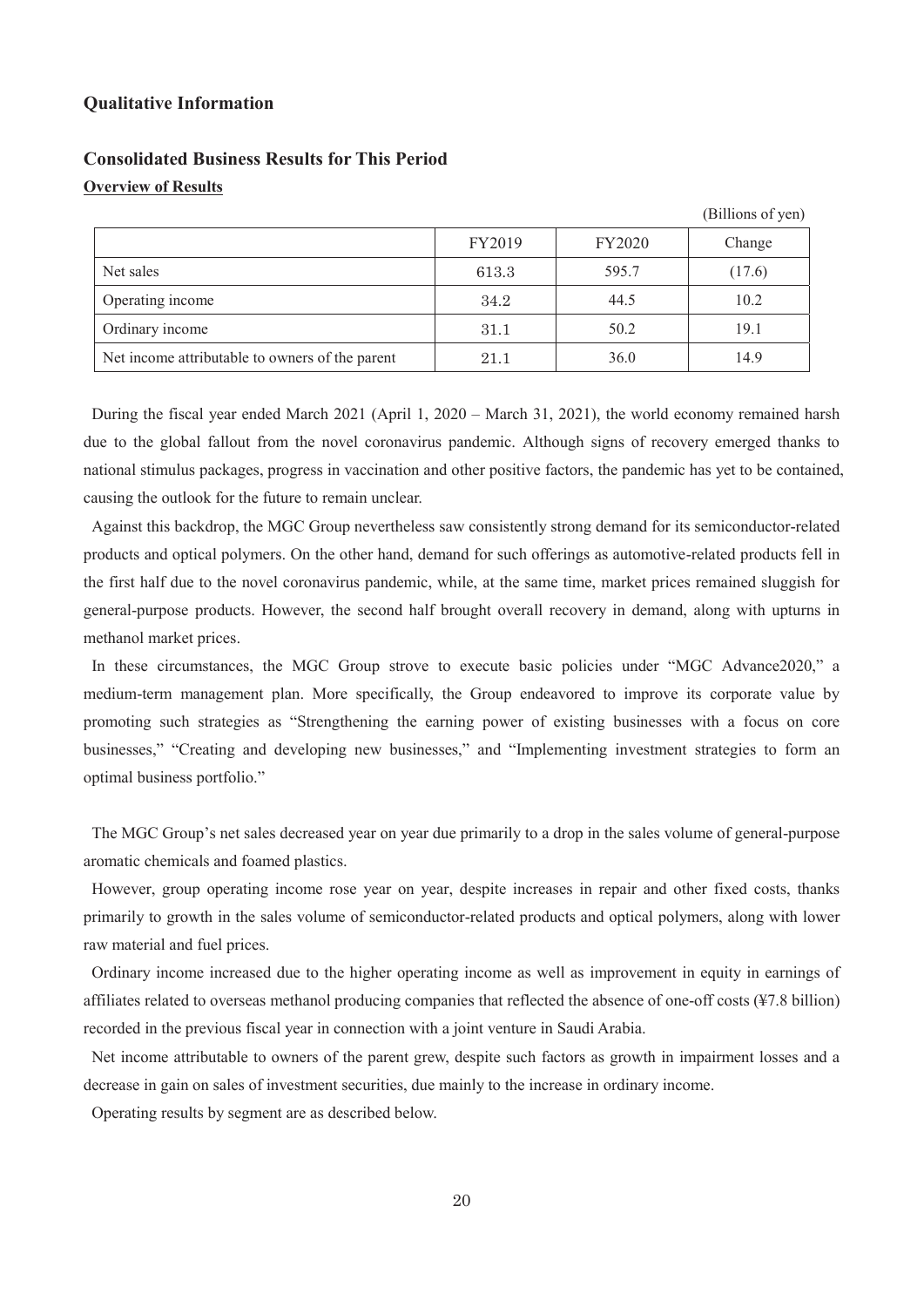In addition, the MGC Group revised the definition of its reportable segments in the first quarter of the fiscal year ended March 31, 2021. To provide comparative year-on-year segment results, the Group has restated the operating results of the previous fiscal year to reflect the revised segmentation.

## **Results by Business Segment**

#### **Basic Chemicals**

|                  |        |               | (Billions of yen) |
|------------------|--------|---------------|-------------------|
|                  | FY2019 | <b>FY2020</b> | Change            |
| Sales            | 357.3  | 315.0         | (42.2)            |
| Operating income | 11.2   | 9.6           | (1.6)             |
| Ordinary income  | 4.7    | 11.0          | 6.2               |

The methanol business saw an improvement in earnings thanks mainly to an upturn in market prices in the second half.

Methanol and ammonia-based chemicals posted a decrease in earnings compared with the previous fiscal year due mainly to a decline in market prices of MMA-based products and an increase in repair costs.

Specialty aromatic chemical products posted earnings on par with the previous fiscal year, due mainly to remarkable second-half recovery in the sales volume of meta-xylenediamine, which had previously been affected by first-half plunge in demand, in addition to solid sales of aromatic aldehydes.

General-purpose aromatic chemical products suffered decreases in net sales and earnings compared with the previous fiscal year. This was, despite lower raw material and fuel prices, mainly attributable to sluggish sales volumes of meta-xylene and purified isophthalic acid, as well as lower sales prices of these offerings.

Foamed plastics were buoyed by second-half recovery in demand in the automotive industry, which had been hit by demand stagnation in the first half, and growing product needs associated with food packaging and civil engineering. Reflecting these and other factors, earnings from these offerings were virtually unchanged from the previous fiscal year.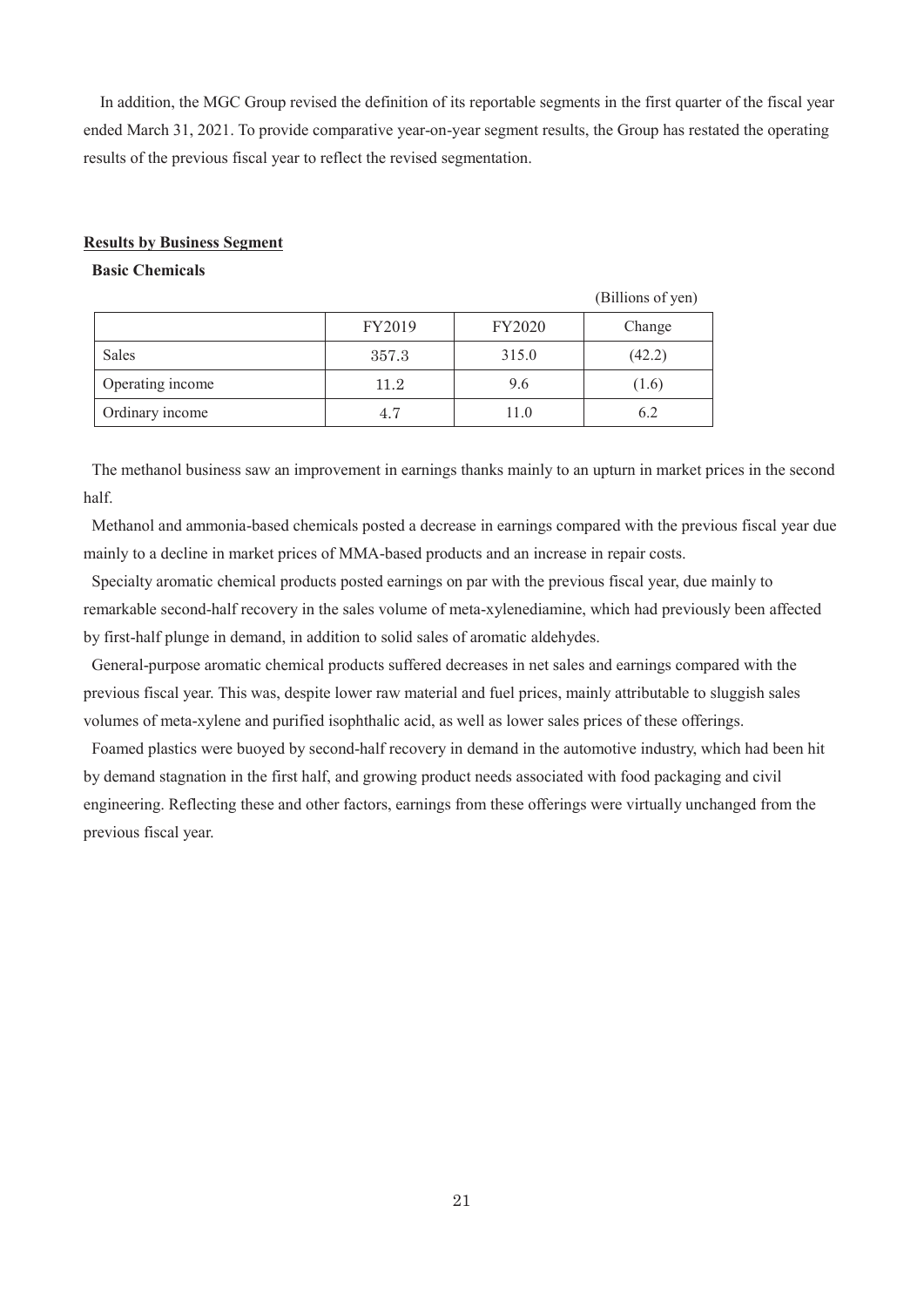#### **Specialty Chemicals**

(Billions of yen)

|                  | FY2019 | FY2020 | Change |
|------------------|--------|--------|--------|
| <b>Sales</b>     | 255.1  | 267.4  | 12.3   |
| Operating income | 25.5   | 34.8   | 9.2    |
| Ordinary income  | 28.1   | 37.5   | 9.3    |

Inorganic chemicals posted an increase in earnings compared with the previous fiscal year thanks primarily to growth in the sales volume of chemicals for use in semiconductor manufacturing.

Earnings from engineering plastics were on par with the previous fiscal year thanks mainly to second-half recovery in demand for polycarbonates and polyacetal for automotive and other applications, despite lower first-half demand in these fields.

Optical materials were somewhat affected by signs of stagnation in sales volume in the fourth quarter due to such factors as shortages of semiconductors and inventory adjustments carried out by customers. However, these offerings posted increases in net sales and earnings due to the growing use of multiple camera lenses in smartphones and growth in optical polymer sales volume thanks to measures executed in October 2019 to enhance production capacity.

Electronic materials saw increases in net sales and earnings. This was mainly attributable to growing demand for products used in data centers and other ICT-related fields as well as the higher sales volume of BT materials for semiconductor packaging, the core product category for electronic materials, reflecting the introduction of a new product for use in antenna-in-package substrates to be installed in 5G-compatible smartphones.

Oxygen absorbers such as AGELESS® posted an increase in earnings compared with the previous fiscal year, despite a decline in demand for offerings used in souvenirs and other tourism-related products, thanks mainly to a solid volume of exports.

#### **Other**

|                  | FY2019 | <b>FY2020</b> | Change |
|------------------|--------|---------------|--------|
| Sales            | 0.8    | 13.2          | 12.3   |
| Operating income |        | 3.2           |        |
| Ordinary income  |        | 3.2           |        |

In Other, the Group posted an increase in earnings from energy-related businesses due to surges in electricity rates in the fourth quarter.